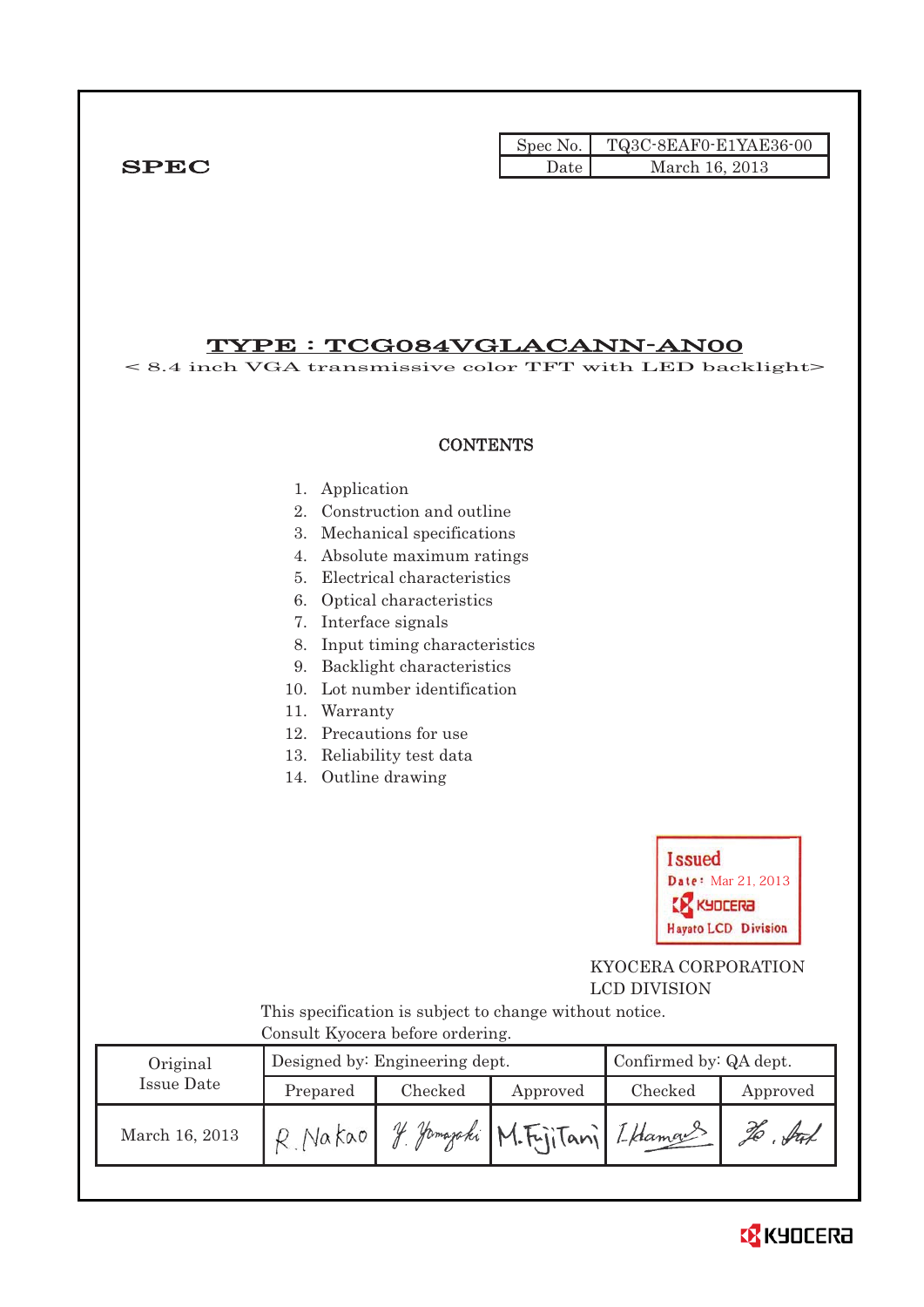# Warning

- 1. This Kyocera LCD module has been specifically designed for use only in electronic devices and industrial machines in the area of audio control, office automation, industrial control, home appliances, etc. The module should not be used in applications where the highest level of safety and reliability are required and module failure or malfunction of such module results in physical harm or loss of life, as well as enormous damage or loss. Such fields of applications include, without limitation, medical, aerospace, communications infrastructure, atomic energy control. Kyocera expressly disclaims any and all liability resulting in any way to the use of the module in such applications.
- 2. Customer agrees to indemnify, defend and hold Kyocera harmless from and against any and all actions, claims, damages, liabilities, awards, costs, and expenses, including legal expenses, resulting from or arising out of Customer's use, or sale for use, or Kyocera modules in applications.

# Caution

1. Kyocera shall have the right, which Customer hereby acknowledges, to immediately scrap or destroy tooling for Kyocera modules for which no Purchase Orders have been received from the Customer in a two-year period.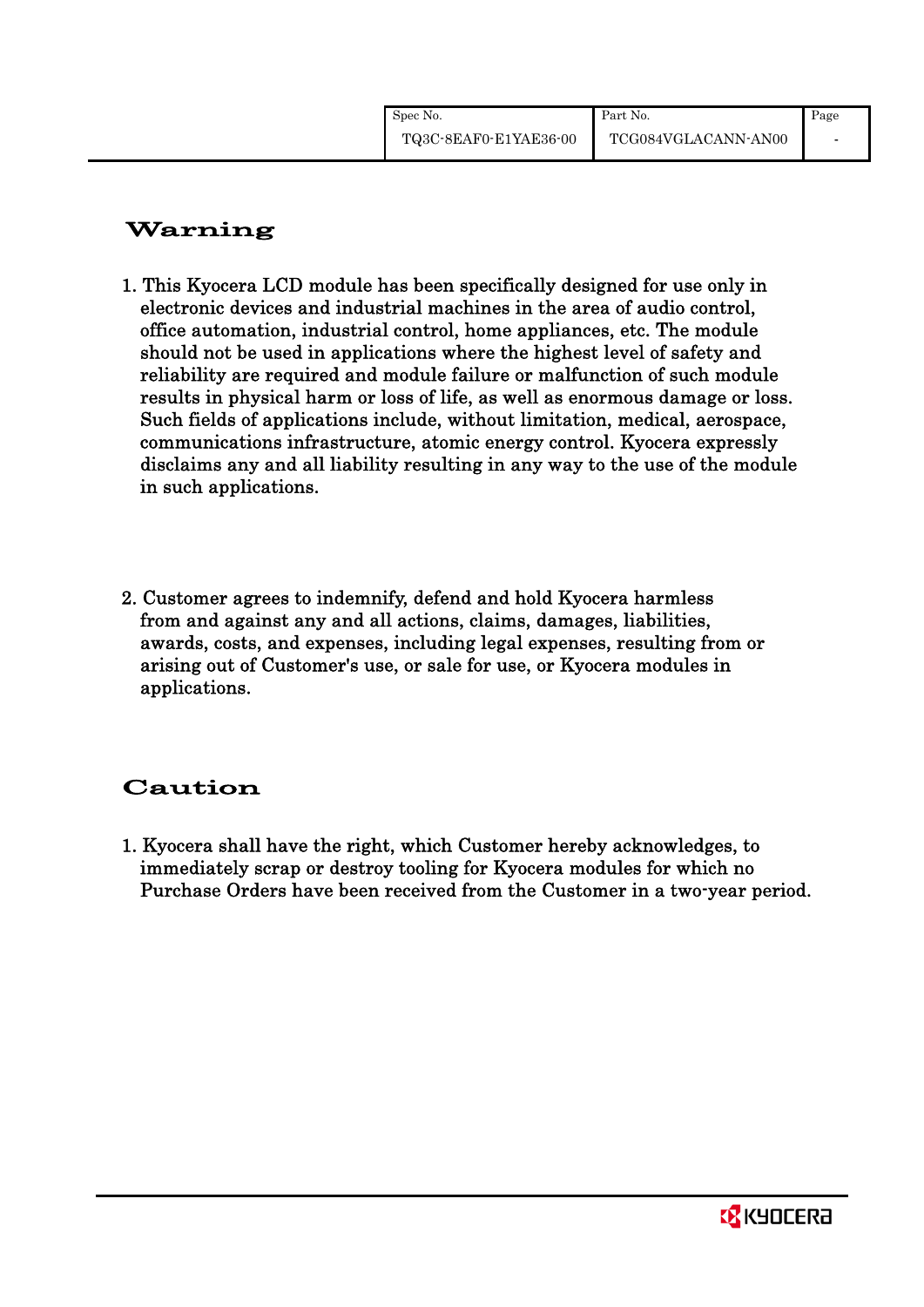|                  |                       |                                                            |  | ${\bf TQ3C\text{-}SEAF0\text{-}E1YAE36\text{-}00}$ |                                      | $\operatorname{TCG084VGLACANN\text{-}ANO0}$ |          |  |
|------------------|-----------------------|------------------------------------------------------------|--|----------------------------------------------------|--------------------------------------|---------------------------------------------|----------|--|
|                  | Revision record       |                                                            |  |                                                    |                                      |                                             |          |  |
|                  | ${\rm \textbf{Date}}$ | Confirmed by : QA dept.<br>Designed by : Engineering dept. |  |                                                    |                                      |                                             |          |  |
|                  |                       | Prepared                                                   |  | ${\it Checked}$                                    | Approved                             | $\rm Checked$                               | Approved |  |
|                  |                       |                                                            |  |                                                    |                                      |                                             |          |  |
|                  |                       |                                                            |  |                                                    |                                      |                                             |          |  |
| ${\rm Rev. No.}$ | $\rm{Date}$           | $\rm Page$                                                 |  |                                                    | $\label{eq:2} \textbf{Descriptions}$ |                                             |          |  |
|                  |                       |                                                            |  |                                                    |                                      |                                             |          |  |
|                  |                       |                                                            |  |                                                    |                                      |                                             |          |  |
|                  |                       |                                                            |  |                                                    |                                      |                                             |          |  |
|                  |                       |                                                            |  |                                                    |                                      |                                             |          |  |
|                  |                       |                                                            |  |                                                    |                                      |                                             |          |  |
|                  |                       |                                                            |  |                                                    |                                      |                                             |          |  |
|                  |                       |                                                            |  |                                                    |                                      |                                             |          |  |
|                  |                       |                                                            |  |                                                    |                                      |                                             |          |  |
|                  |                       |                                                            |  |                                                    |                                      |                                             |          |  |
|                  |                       |                                                            |  |                                                    |                                      |                                             |          |  |
|                  |                       |                                                            |  |                                                    |                                      |                                             |          |  |
|                  |                       |                                                            |  |                                                    |                                      |                                             |          |  |
|                  |                       |                                                            |  |                                                    |                                      |                                             |          |  |
|                  |                       |                                                            |  |                                                    |                                      |                                             |          |  |
|                  |                       |                                                            |  |                                                    |                                      |                                             |          |  |
|                  |                       |                                                            |  |                                                    |                                      |                                             |          |  |
|                  |                       |                                                            |  |                                                    |                                      |                                             |          |  |
|                  |                       |                                                            |  |                                                    |                                      |                                             |          |  |
|                  |                       |                                                            |  |                                                    |                                      |                                             |          |  |
|                  |                       |                                                            |  |                                                    |                                      |                                             |          |  |
|                  |                       |                                                            |  |                                                    |                                      |                                             |          |  |
|                  |                       |                                                            |  |                                                    |                                      |                                             |          |  |
|                  |                       |                                                            |  |                                                    |                                      |                                             |          |  |
|                  |                       |                                                            |  |                                                    |                                      |                                             |          |  |
|                  |                       |                                                            |  |                                                    |                                      |                                             |          |  |
|                  |                       |                                                            |  |                                                    |                                      |                                             |          |  |
|                  |                       |                                                            |  |                                                    |                                      |                                             |          |  |
|                  |                       |                                                            |  |                                                    |                                      |                                             |          |  |
|                  |                       |                                                            |  |                                                    |                                      |                                             |          |  |
|                  |                       |                                                            |  |                                                    |                                      |                                             |          |  |
|                  |                       |                                                            |  |                                                    |                                      |                                             |          |  |
|                  |                       |                                                            |  |                                                    |                                      |                                             |          |  |

Spec No.

-

Part No.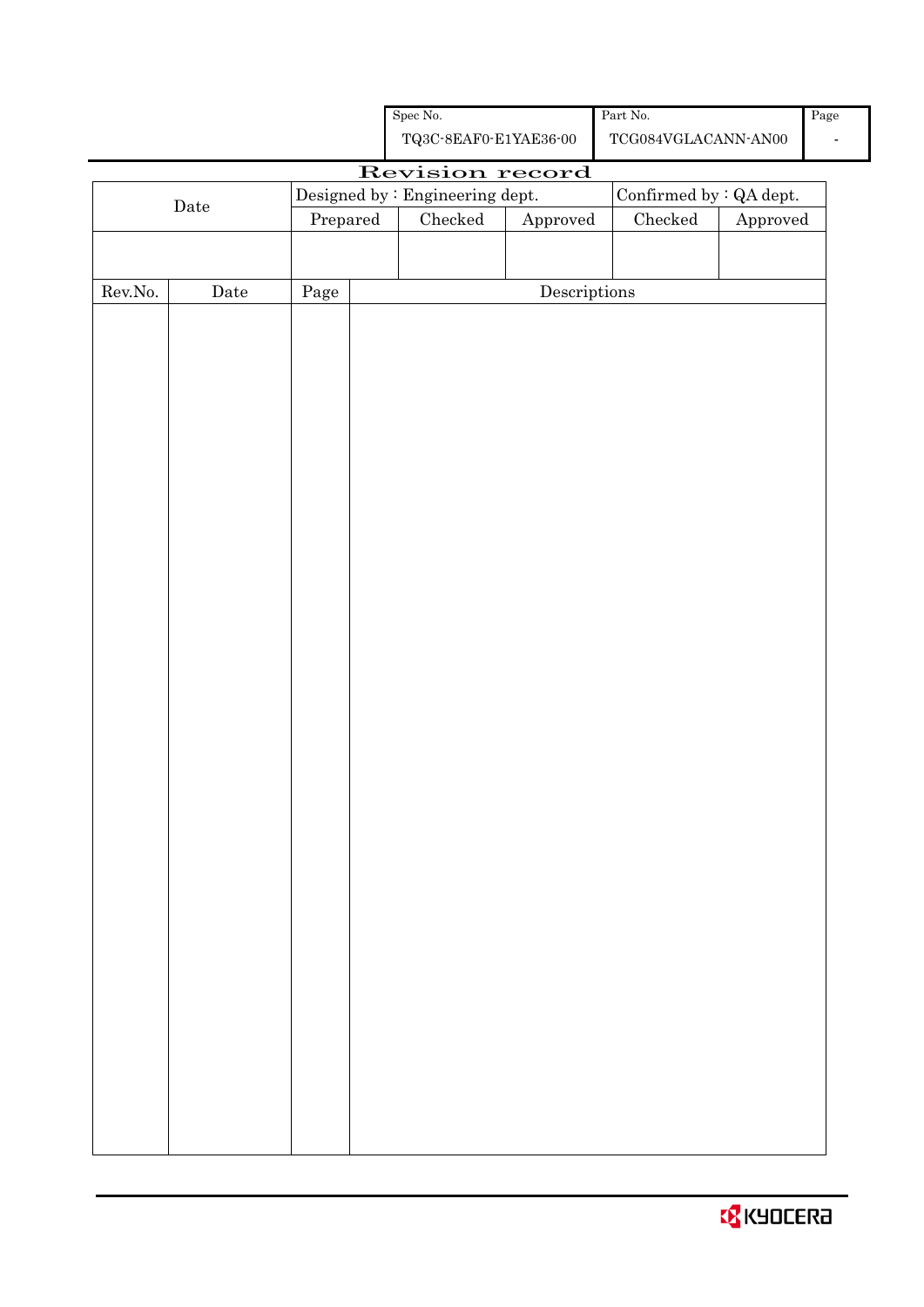#### 1. Application

This document defines the specification of TCG084VGLACANN-AN00. (RoHS Compliant)

#### 2. Construction and outline

| LCD.               | : Transmissive color dot matrix type TFT             |
|--------------------|------------------------------------------------------|
| Backlight system   | : LED                                                |
| Polarizer          | : Anti-Glare treatment                               |
| Additional circuit | : Power supply $(3.3V$ input)                        |
|                    | (without constant current circuit for LED Backlight) |

### 3. Mechanical specifications

| <b>Item</b>                | Specification                                              | Unit |
|----------------------------|------------------------------------------------------------|------|
| Outline dimensions<br>-1)  | $199.5(W)\times(147.4)(H)\times9(D)$                       | mm   |
| Active area                | $170.88(W)\times 128.16(H)$<br>(21.3cm/8.4 inch(Diagonal)) | mm   |
| Dot format                 | $640 \times (R,G,B)(W) \times 480(H)$                      | dot  |
| Dot pitch                  | $0.089(W)\times0.267(H)$                                   | mm   |
| Base color<br>$\mathbf{2}$ | Normally White                                             |      |
| Mass                       | 300                                                        | g    |

1) Projection not included. Please refer to outline for details.

2) Due to the characteristics of the LCD material, the color varies with environmental temperature.

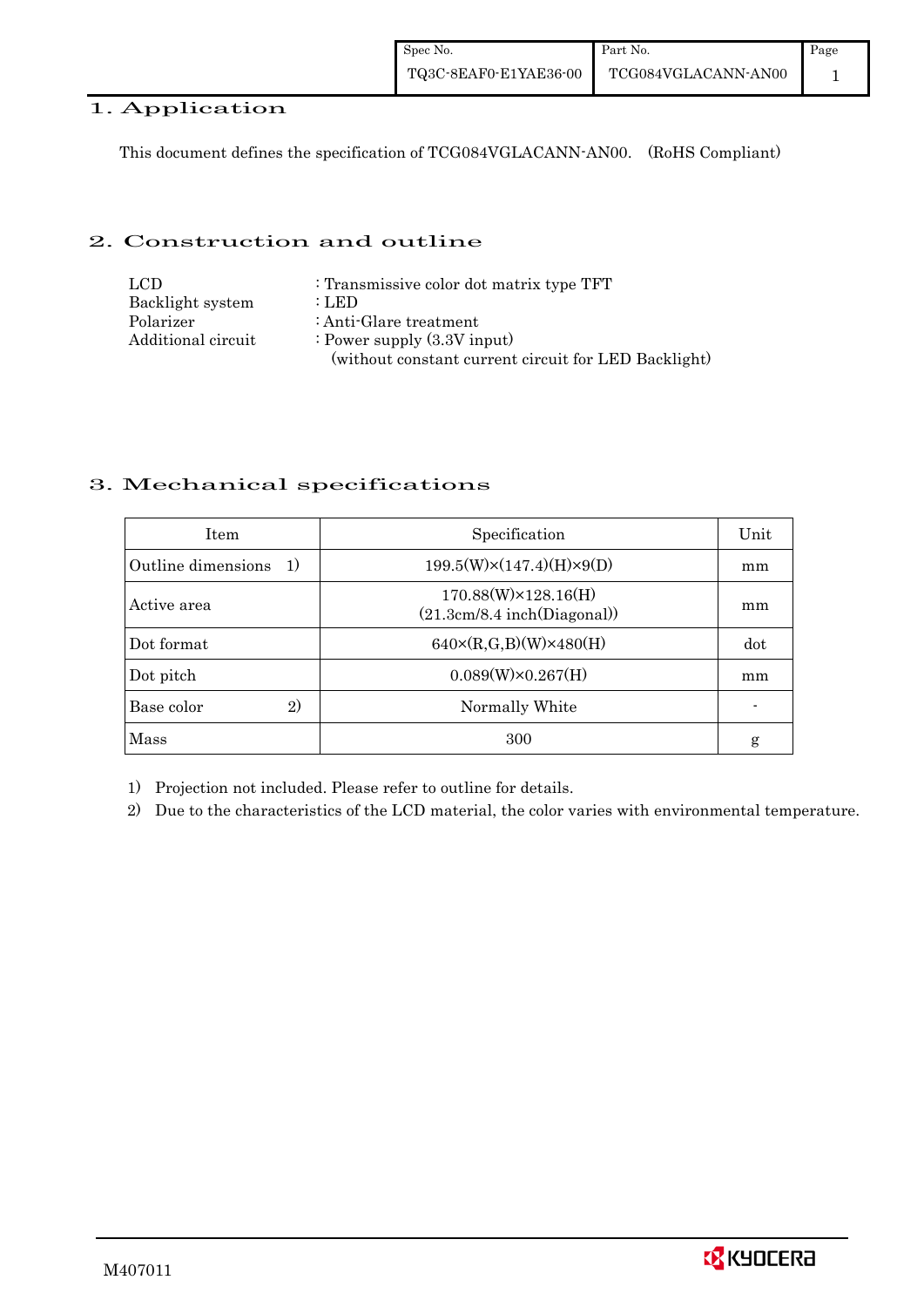#### 4. Absolute maximum ratings

4-1. Electrical absolute maximum ratings

| Item                 |      | Symbol       | Min.   | Max.          | Unit |
|----------------------|------|--------------|--------|---------------|------|
| Supply voltage       |      | $\rm V_{DD}$ |        | $V_{DD}$ +0.3 |      |
| Input signal voltage |      | $\rm V_{IN}$ | $-0.3$ | 6.0           |      |
| LED forward current  | 2)3) | ΙF           |        | (100)         | mА   |

- 1) Input signal : CK, R0 R5, G0 G5, B0 B5, HSYNC, VSYNC, ENAB, R/L, U/D
- 2) For each "AN-CA"
- 3) Do not apply reversed voltage.

#### 4-2. Environmental absolute maximum ratings

| Item                  |    | Symbol                  | Min.  | Max. | Unit      |
|-----------------------|----|-------------------------|-------|------|-----------|
| Operating temperature | 1) | Top                     | $-20$ | 70   | $\circ$ C |
| Storage temperature   | 2) | <b>T</b> <sub>STO</sub> | $-30$ | 80   | $\circ$ C |
| Operating humidity    | 3) | $H_{OP}$                | 10    | 4.   | %RH       |
| Storage humidity      | 3) | $_{\mathrm{HSTO}}$      | 10    | 4.   | %RH       |
| Vibration             |    |                         | 5)    | 5)   |           |
| Shock                 |    |                         | 6)    | 6)   |           |

- 1) Operating temperature means a temperature which operation shall be guaranteed. Since display performance is evaluated at 25°C, another temperature range should be confirmed.
- 2) Temp. =  $-30^{\circ}$ C 48h, Temp. =  $80^{\circ}$ C 168h

 Store LCD at normal temperature/humidity. Keep them free from vibration and shock. An LCD that is kept at a low or a high temperature for a long time can be defective due to other conditions, even if the low or high temperature satisfies the standard. (Please refer to "Precautions for Use" for details.)

- 3) Non-condensing
- 4) Temp. 40°C, 85%RH Max.
	- Temp. 40°C, Absolute humidity shall be less than 85%RH at 40°C.
- 5)

| Frequency       | 55 Hz<br>10       | Acceleration value            |
|-----------------|-------------------|-------------------------------|
| Vibration width | $0.15$ mm         | $(0.3 \quad 9 \text{ m/s}^2)$ |
| Interval        | $10 - 55 - 10$ Hz | minutes                       |

 2 hours in each direction X, Y, Z (6 hours total) EIAJ ED-2531

6) Acceleration: 490 m/s2, Pulse width: 11 ms 3 times in each direction:  $\pm X$ ,  $\pm Y$ ,  $\pm Z$ EIAJ ED-2531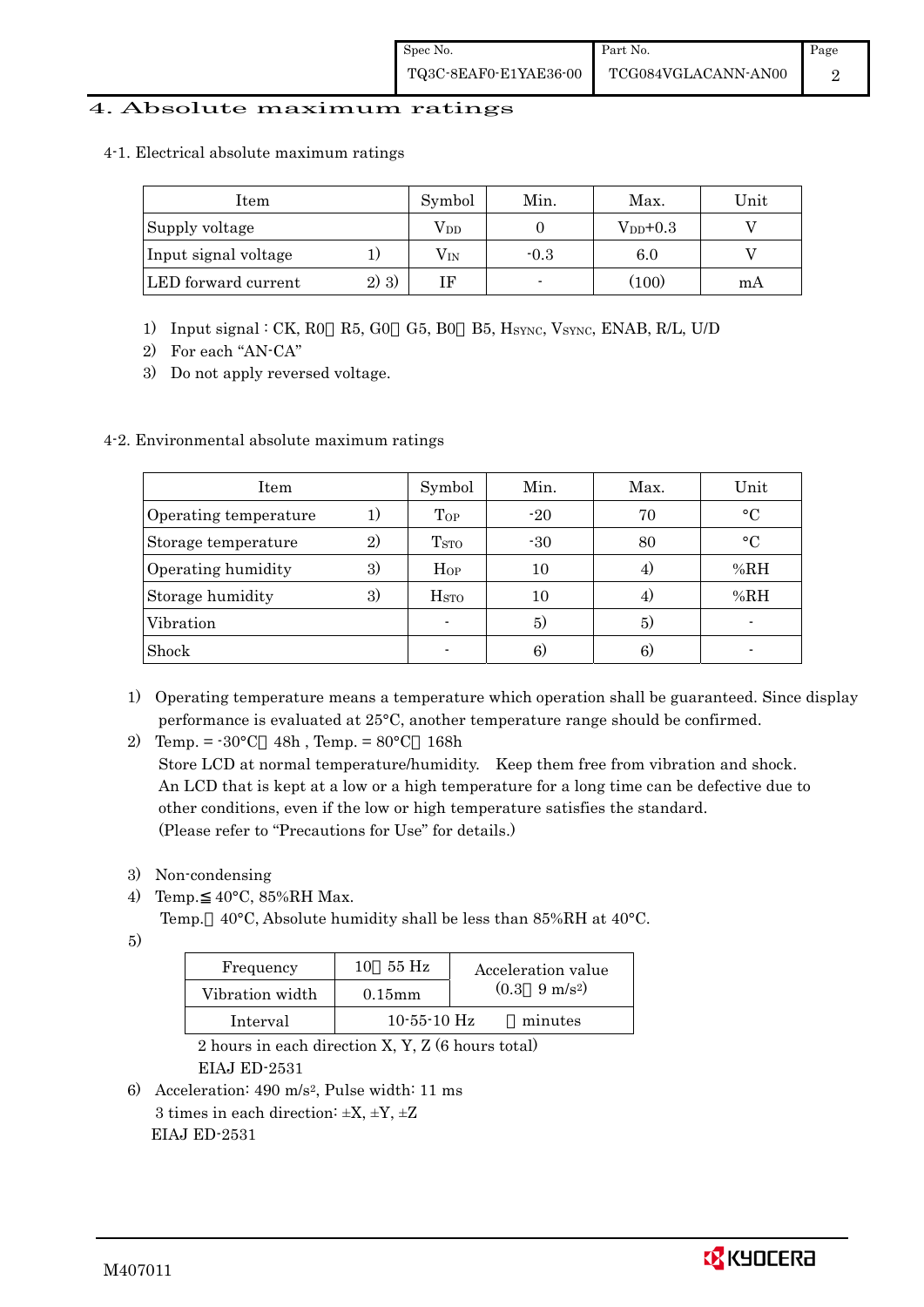| Spec No.              | Part No.            | Page |
|-----------------------|---------------------|------|
| TQ3C-8EAF0-E1YAE36-00 | TCG084VGLACANN-AN00 |      |

 $1918$  1919 1920 $(dot)$ 

### 5. Electrical characteristics

|                                 |                 |                |                    |      | Temp. $= -20$      | $70^{\circ}$ C |
|---------------------------------|-----------------|----------------|--------------------|------|--------------------|----------------|
| Item                            | Symbol          | Condition      | Min.               | Typ. | Max.               | Unit           |
| Supply voltage                  | $V_{DD}$        | $\blacksquare$ | 3.0                | 3.3  | 3.6                | $\rm _V$       |
| Current consumption             | $_{\rm{LDD}}$   | 2)             |                    | 160  | 240                | mA             |
| Permissive input ripple voltage | $\rm V_{RP}$    | $\blacksquare$ |                    |      | 100                | $mVp-p$        |
|                                 | $\rm V_{II}$    | "Low" level    | $\theta$           |      | 0.3V <sub>DD</sub> | V              |
| 3)<br>Input signal voltage      | V <sub>IH</sub> | "High" level   | 0.7V <sub>DD</sub> |      | $\rm V_{DD}$       |                |

1) V<sub>DD</sub>-turn-on conditions



2) Display pattern:

 $V_{DD} = 3.3V$ , Temp. =  $25^{\circ}$ C

| $\overline{\phantom{a}}$  |             |  |  |  |
|---------------------------|-------------|--|--|--|
|                           | 123 456 789 |  |  |  |
| 1                         |             |  |  |  |
| $\overline{2}$            |             |  |  |  |
| 3                         |             |  |  |  |
| ٠<br>$\ddot{\phantom{0}}$ |             |  |  |  |
| ٠<br>٠                    |             |  |  |  |
| ٠<br>$\ddot{\phantom{0}}$ |             |  |  |  |
| 479                       |             |  |  |  |
| $480\,$                   |             |  |  |  |
| (dot)                     |             |  |  |  |
|                           |             |  |  |  |

3) Input signal : CK, R0 R5, G0 G5, B0 B5, HSYNC, VSYNC, ENAB, R/L, U/D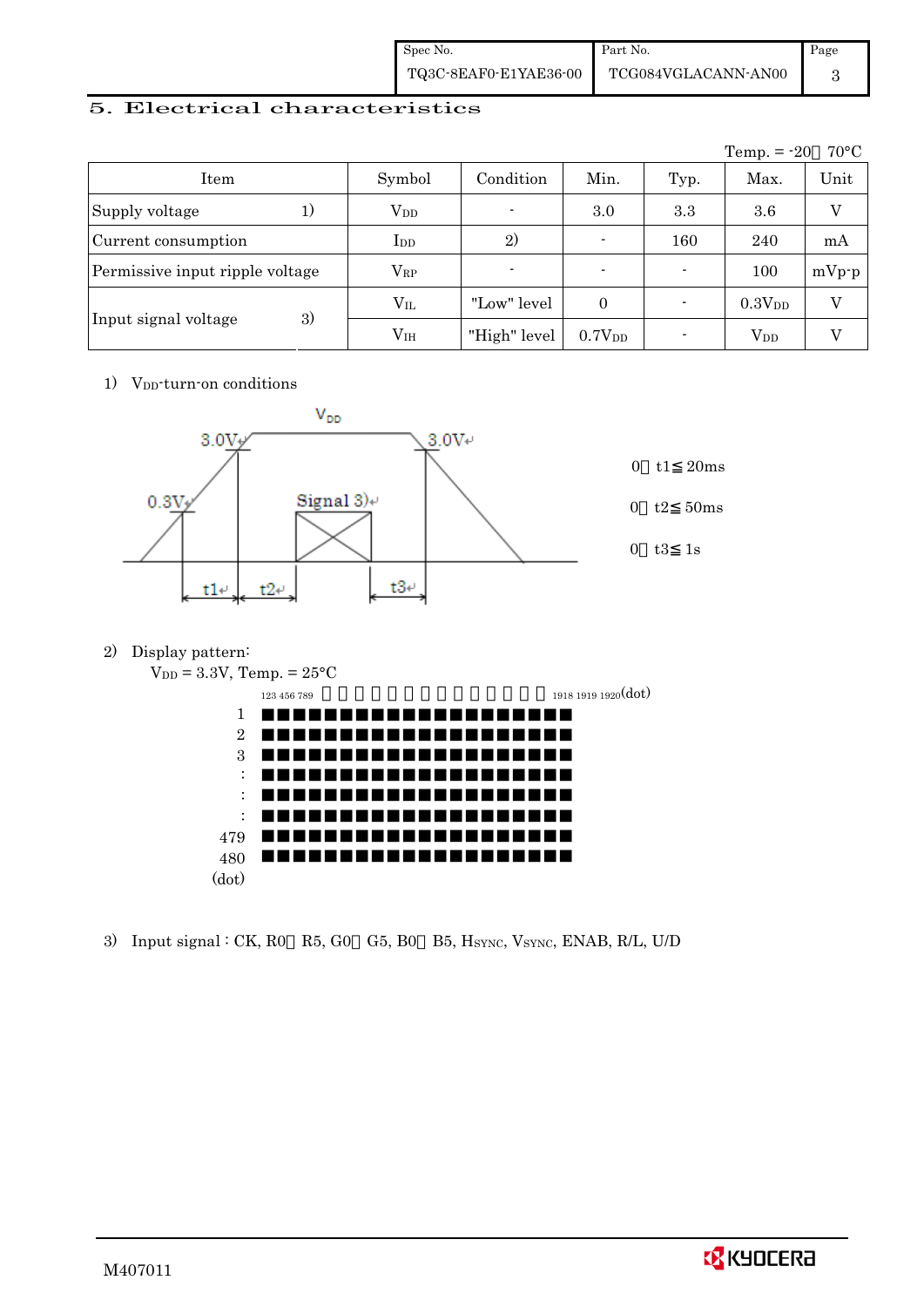| Spec No.              | Part No.            | Page |
|-----------------------|---------------------|------|
| TQ3C-8EAF0-E1YAE36-00 | TCG084VGLACANN-AN00 |      |

## 6. Optical characteristics

Measuring spot =  $6.0$ mm, Temp. =  $25^{\circ}$ C

| Item                                  |       | Symbol       | Condition                         | Min.           | Typ.  | Max.           | Unit              |
|---------------------------------------|-------|--------------|-----------------------------------|----------------|-------|----------------|-------------------|
|                                       | Rise  | $\tau$ r     | $=0^{\circ}$<br>$=$               |                | 10    |                | ms                |
| Response time                         | Down  | T d          | $=0^{\circ}$<br>$\qquad \qquad =$ | $\blacksquare$ | 20    |                | ms                |
|                                       |       | <b>UPPER</b> |                                   |                | 60    |                |                   |
| Viewing angle range<br>View direction |       | <b>LOWER</b> | CR<br>10                          |                | 70    |                | deg.              |
| $: 6$ o'clock                         |       | <b>LEFT</b>  |                                   | $\blacksquare$ | 70    | $\overline{a}$ |                   |
| (Gray inversion)                      |       | $\phi$ right |                                   | $\blacksquare$ | 70    | ٠              | deg.              |
| Contrast ratio                        |       | CR           | $=0^{\circ}$<br>$=$               | 350            | 500   |                |                   |
| <b>Brightness</b>                     |       | L            | IF=60mA/Line                      | 385            | 550   |                | cd/m <sup>2</sup> |
|                                       |       | $\mathbf X$  | $=$ =0 $^{\circ}$                 | 0.530          | 0.580 | 0.630          |                   |
|                                       | Red   | y            |                                   | 0.270          | 0.320 | 0.370          |                   |
|                                       |       | $\mathbf x$  | $=0^{\circ}$<br>$=$               | 0.275          | 0.325 | 0.375          |                   |
| Chromaticity                          | Green | $\mathbf{y}$ |                                   | 0.505          | 0.555 | 0.605          |                   |
| coordinates                           |       | $\mathbf X$  | $=0^{\circ}$<br>$=$               | 0.105          | 0.155 | 0.205          |                   |
|                                       | Blue  | y            |                                   | 0.050          | 0.100 | 0.150          |                   |
|                                       | White | $\mathbf X$  | $=0^{\circ}$<br>$=$               | 0.235          | 0.285 | 0.335          |                   |
|                                       |       | $\mathbf{y}$ |                                   | 0.255          | 0.305 | 0.355          |                   |

6-1. Definition of contrast ratio

CR(Contrast ratio) Brightness with all pixels "White"

Brightness with all pixels "Black"

#### 6-2. Definition of response time



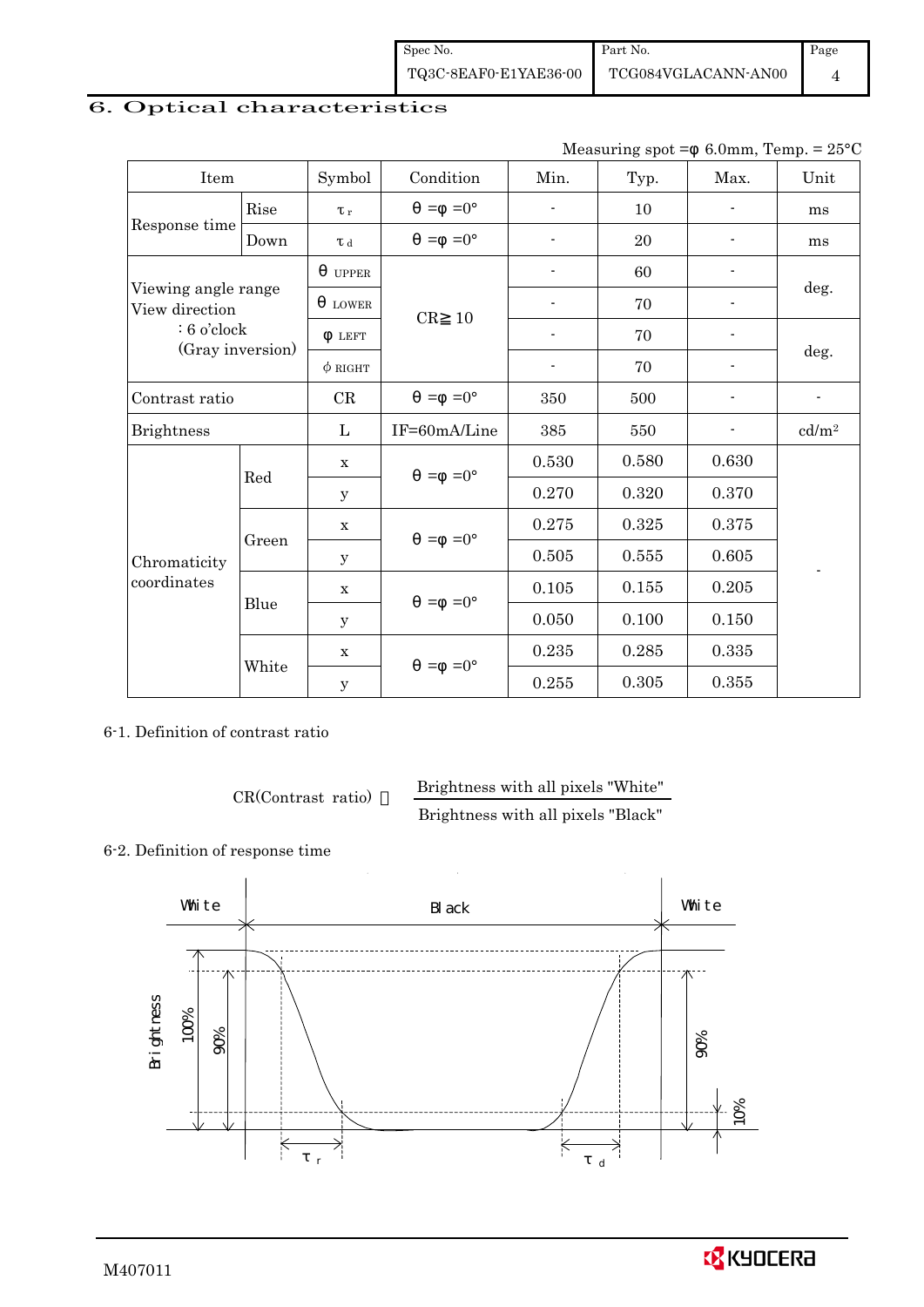| Spec No.              | Part No.            | Page |
|-----------------------|---------------------|------|
| TQ3C-8EAF0-E1YAE36-00 | TCG084VGLACANN-AN00 |      |



6-4. Brightness measuring points



- 1) Rating is defined as the white brightness at center of display screen(3).
- 2) 5 minutes after LED is turned on. (Ambient Temp.=25 )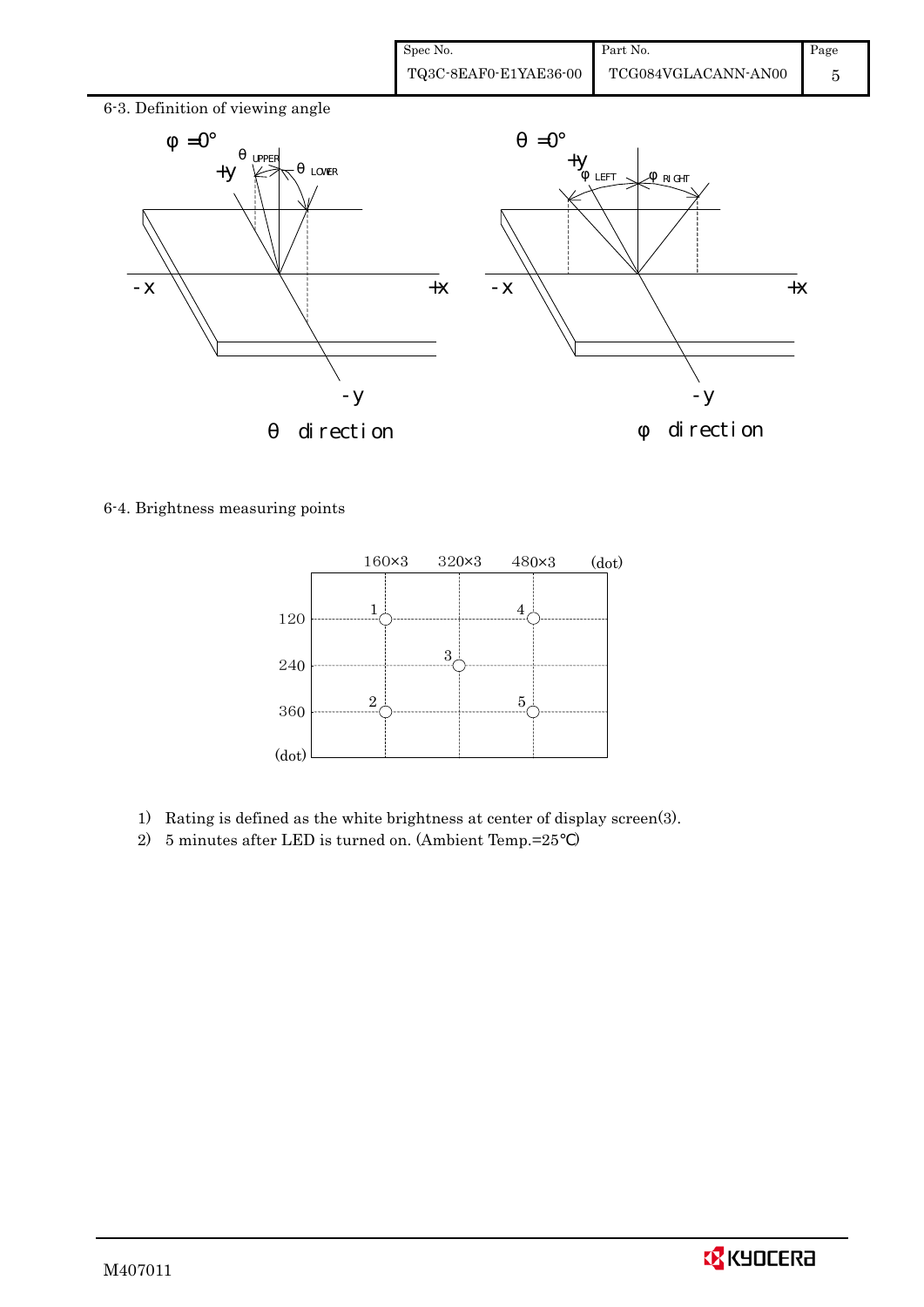## 7. Interface signals

| No.             | Symbol                                                   | Description                                                                      | I/O                      | <b>Note</b> |
|-----------------|----------------------------------------------------------|----------------------------------------------------------------------------------|--------------------------|-------------|
| 1               | NC                                                       | No connect                                                                       |                          |             |
| $\overline{2}$  | NC                                                       | No connect                                                                       |                          |             |
| 3               | AN2                                                      | Anode 2                                                                          | $\overline{\phantom{a}}$ |             |
| $\overline{4}$  | AN1                                                      | Anode 1                                                                          |                          |             |
| $\bf 5$         | NC                                                       | No connect                                                                       |                          |             |
| $6\phantom{1}6$ | NC                                                       | No connect                                                                       | $\overline{\phantom{0}}$ |             |
| $\bf 7$         | CA2                                                      | Cathode 2                                                                        | $\frac{1}{2}$            |             |
| 8               | CA1                                                      | Cathode 1                                                                        | $\overline{a}$           |             |
| 9               | NC                                                       | No connect                                                                       |                          |             |
| 10              | $\ensuremath{\mathrm{U}}\xspace/\ensuremath{\mathrm{D}}$ | Vertical display mode select signal<br>H: Normal, L: Up / Down reverse mode      | $\bf{I}$                 | 1)          |
| 11              | R/L                                                      | Horizontal display mode select signal<br>L: Normal, H: Left / Right reverse mode | $\mathbf I$              | 1)          |
| 12              | <b>V</b> <sub>DD</sub>                                   | 3.3V power supply                                                                | $\overline{\phantom{0}}$ |             |
| 13              | $V_{DD}$                                                 | 3.3V power supply                                                                |                          |             |
| 14              | <b>ENAB</b>                                              | Signal to settle the horizontal display position (positive)                      | $\rm I$                  | 2)          |
| 15              | <b>GND</b>                                               | <b>GND</b>                                                                       |                          |             |
| 16              | B5                                                       | BLUE data signal (MSB)                                                           | $\mathbf I$              |             |
| 17              | B <sub>4</sub>                                           | BLUE data signal                                                                 | $\rm I$                  |             |
| 18              | B3                                                       | BLUE data signal                                                                 | I                        |             |
| 19              | B2                                                       | BLUE data signal                                                                 | $\rm I$                  |             |
| 20              | B1                                                       | BLUE data signal                                                                 | I                        |             |
| 21              | B <sub>0</sub>                                           | BLUE data signal (LSB)                                                           | $\rm I$                  |             |
| 22              | <b>GND</b>                                               | <b>GND</b>                                                                       |                          |             |
| 23              | G <sub>5</sub>                                           | GREEN data signal (MSB)                                                          | $\rm I$                  |             |
| 24              | G <sub>4</sub>                                           | GREEN data signal                                                                | $\rm I$                  |             |
| 25              | G <sub>3</sub>                                           | GREEN data signal                                                                | $\rm I$                  |             |
| 26              | G <sub>2</sub>                                           | GREEN data signal                                                                | $\mathbf I$              |             |
| 27              | G <sub>1</sub>                                           | GREEN data signal                                                                | $\mathbf I$              |             |
| 28              | G <sub>0</sub>                                           | GREEN data signal (LSB)                                                          | $\rm I$                  |             |
| 29              | <b>GND</b>                                               | <b>GND</b>                                                                       |                          |             |
| 30              | R5                                                       | RED data signal (MSB)                                                            | $\rm I$                  |             |
| 31              | R <sub>4</sub>                                           | RED data signal                                                                  | $\rm I$                  |             |
| $32\,$          | R3                                                       | RED data signal                                                                  | $\bf I$                  |             |
| 33              | $\mathbf{R}2$                                            | RED data signal                                                                  | $\rm I$                  |             |
| 34              | R1                                                       | RED data signal                                                                  | $\rm I$                  |             |
| 35              | R <sub>0</sub>                                           | RED data signal (LSB)                                                            | I                        |             |
| 36              | $\mathop{\mathrm{GND}}$                                  | <b>GND</b>                                                                       |                          |             |
| 37              | <b>V</b> <sub>SYNC</sub>                                 | Vertical synchronous signal (negative)                                           | $\rm I$                  |             |
| 38              | <b>H</b> <sub>SYNC</sub>                                 | Horizontal synchronous signal (negative)                                         | $\rm I$                  |             |
| $39\,$          | $\mathrm{C}\mathrm{K}$                                   | Clock signal for sampling each data signal                                       | $\overline{a}$           | 3)          |
| 40              | $\mathop{\rm GND}$                                       | <b>GND</b>                                                                       |                          |             |

 LCD connector 04 6240 040 023 846+ (ELCO) Recommended matching FFC or FPC 0.5mm pitch

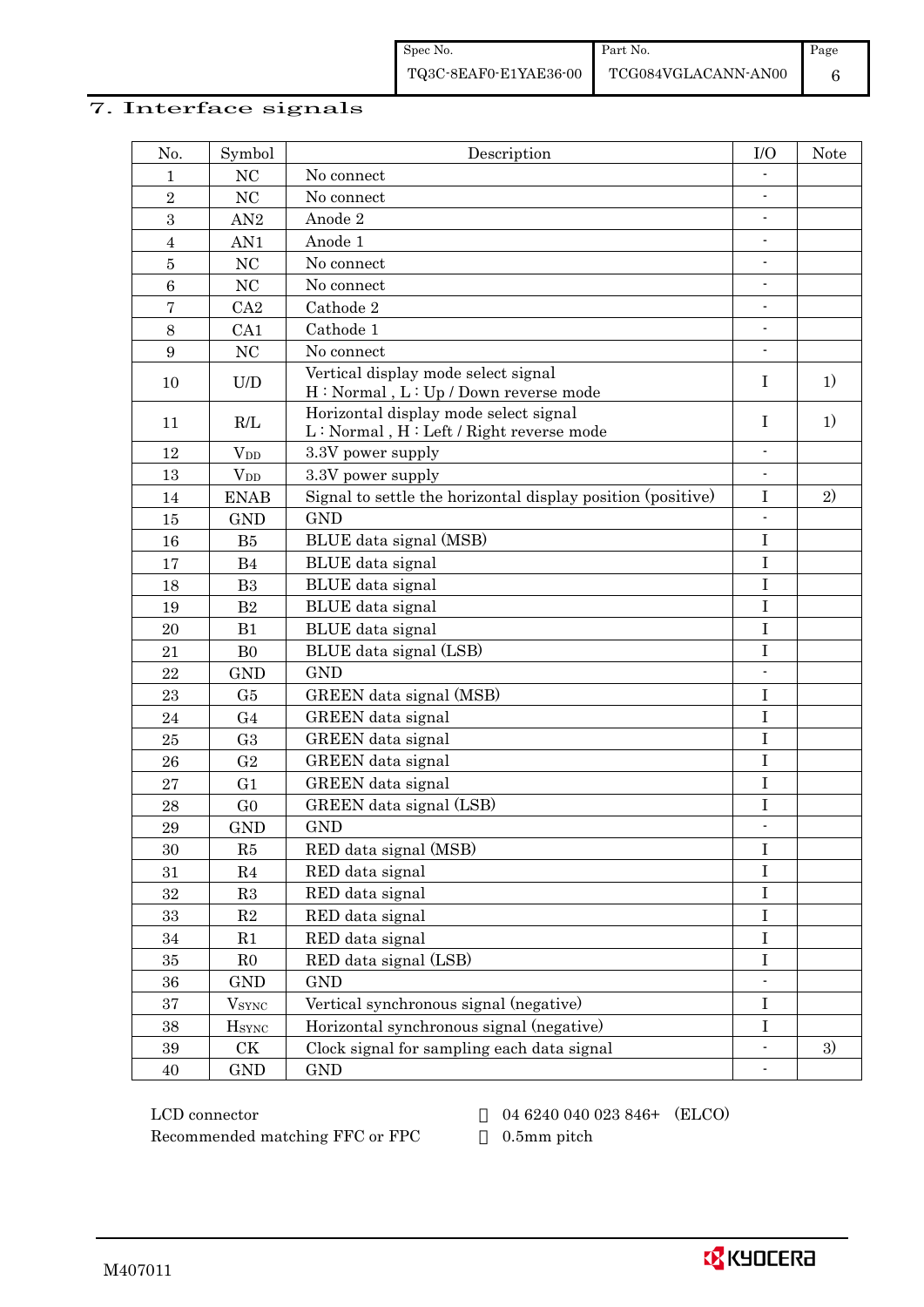|    |                                          | Spec No. | TQ3C-8EAF0-E1YAE36-00 | Part No.<br>TCG084VGLACANN-AN00 | Page<br>7 |
|----|------------------------------------------|----------|-----------------------|---------------------------------|-----------|
| 1) | $R/L = L$<br>$U/D = H$<br><b>KYOCERA</b> |          | KYOCERA               | $R/L = H$<br>$U/D = H$          |           |
|    | $R/L = L$<br>$U/D = L$<br><b>KYOCERA</b> |          | KNOCERA               | $R/L = H$<br>$U/D = L$          |           |

- 2) For input data format, both Sync mode and ENAB mode are supported. If ENAB signal is fixed low, Sync mode is used. Otherwise, ENAB mode is used.
- 3) Image data is sampled with CK rising edge.

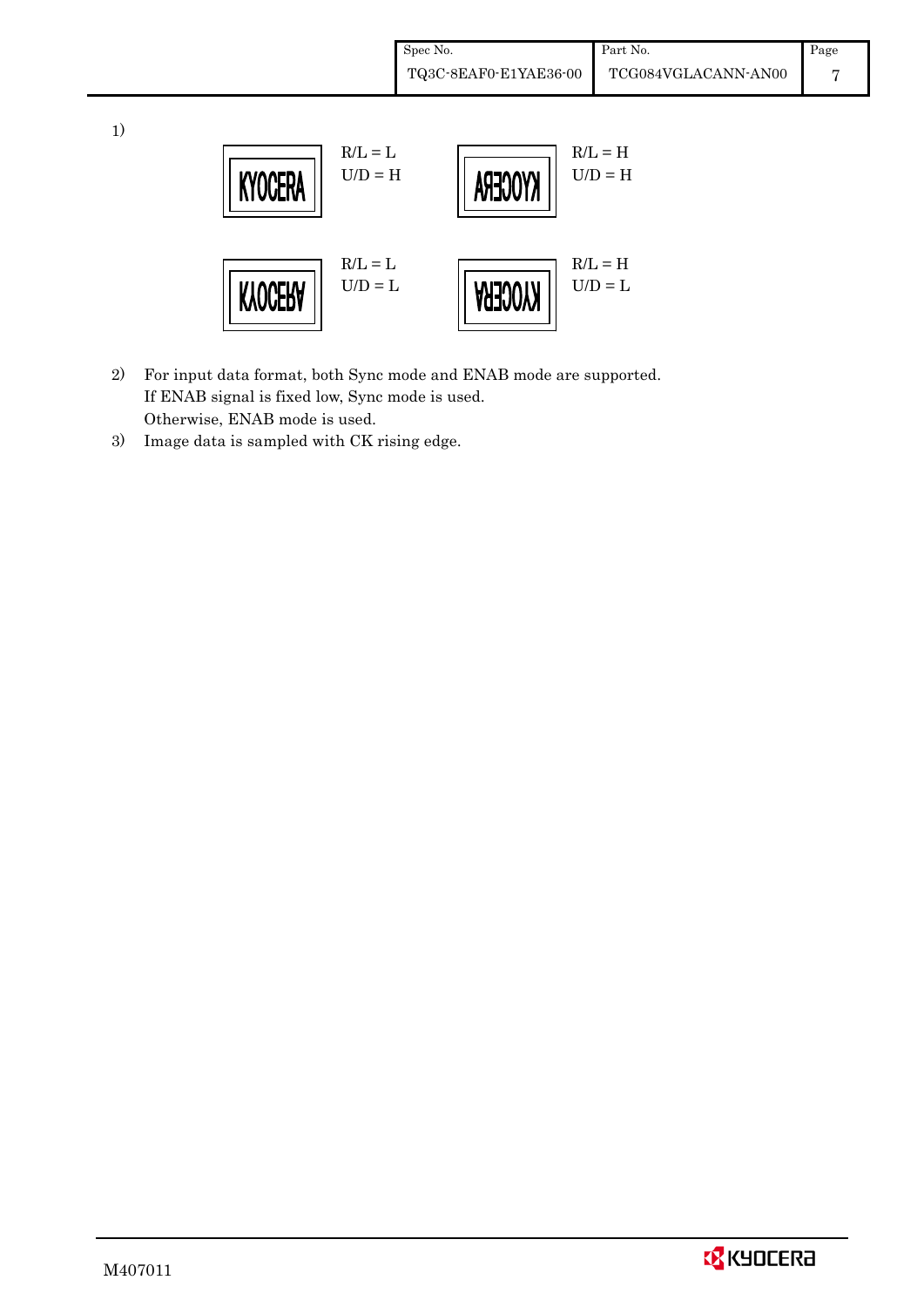| Spec No.              | Part No.            | Page |
|-----------------------|---------------------|------|
| TQ3C-8EAF0-E1YAE36-00 | TCG084VGLACANN-AN00 |      |

## 8. Input timing characteristics

## 8-1. Input timing characteristics

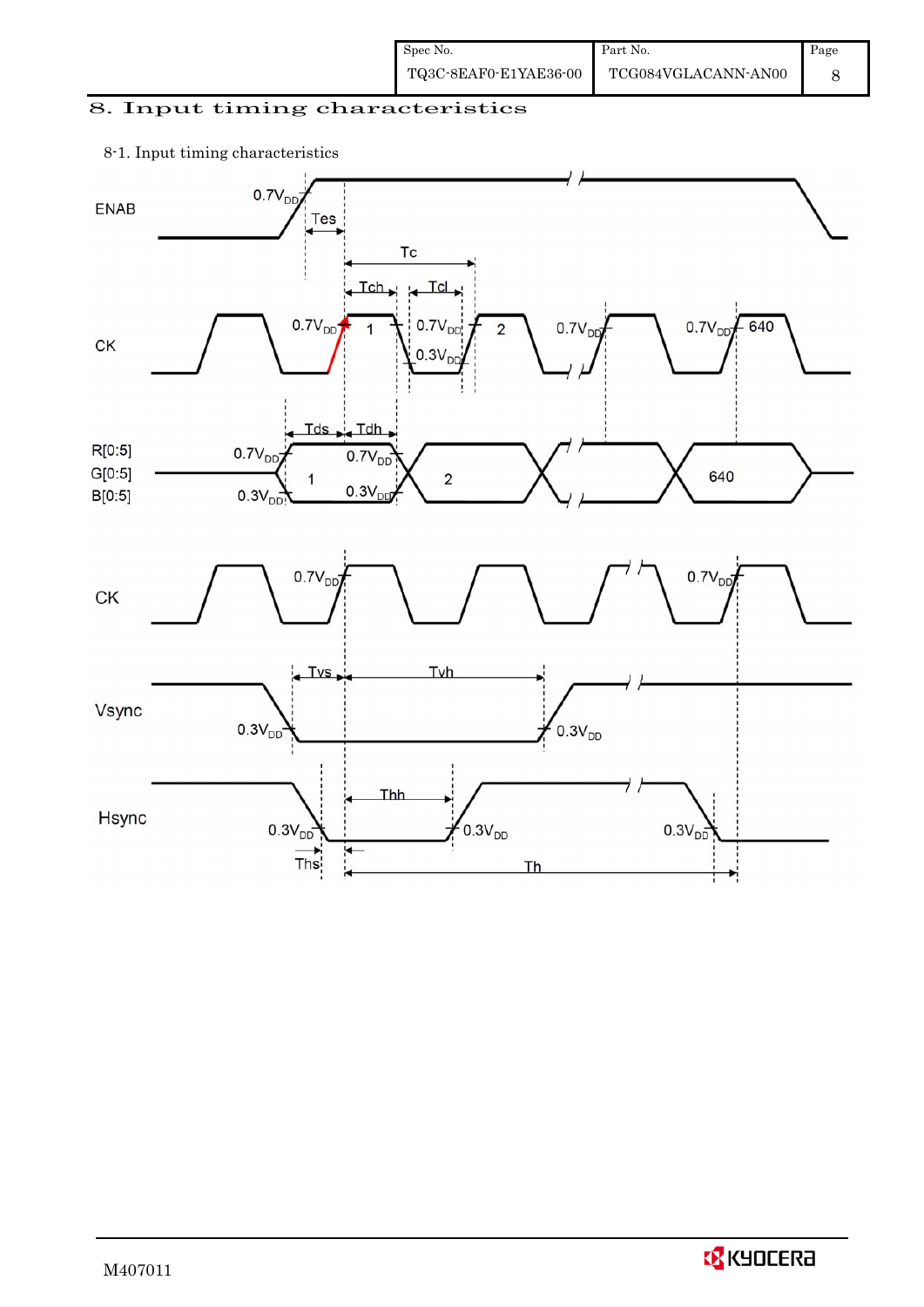| Spec No.              | Part No.            | Page |
|-----------------------|---------------------|------|
| TQ3C-8EAF0-E1YAE36-00 | TCG084VGLACANN-AN00 |      |



#### 8-2. Sync mode (ENAB signal is fixed "Low")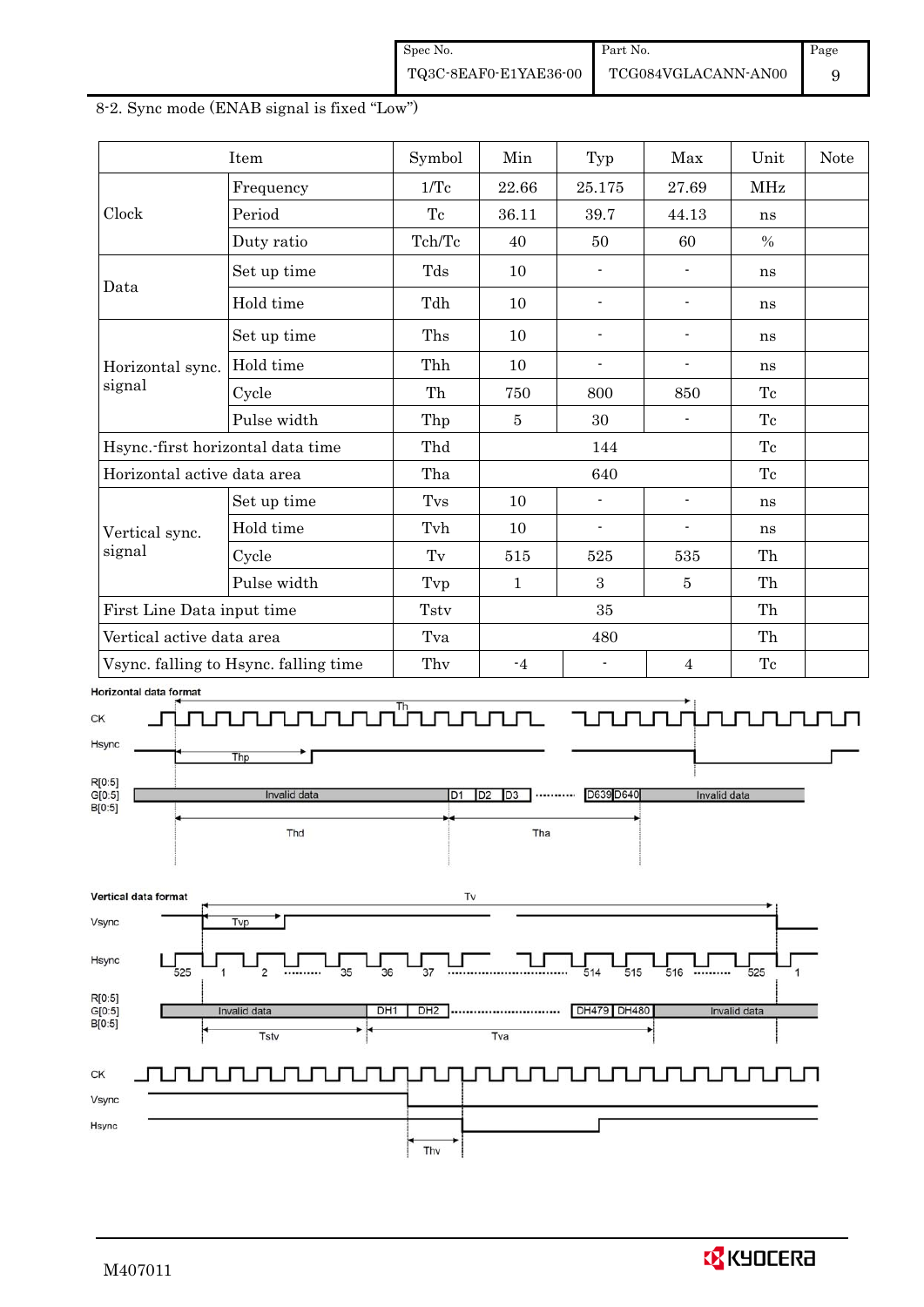#### 8-3. ENAB mode

|               | Item                | Symbol | Min   | Typ    | Max   | Unit | <b>Note</b> |
|---------------|---------------------|--------|-------|--------|-------|------|-------------|
|               | Frequency           | 1/Tc   | 22.66 | 25.175 | 27.69 | MHz  |             |
| Clock         | Period              | Тc     | 36.11 | 39.7   | 44.13 | ns   |             |
|               | Pulse Duty          | Tch/Tc | 40    | 50     | 60    | $\%$ |             |
|               | Set up time         | Tes    | 10    |        |       | ns   |             |
|               | Period              | Ten    | 750   | 800    | 850   | Tc   |             |
| Enable signal | Pulse width         | Tep    | 640   |        |       | Tc   |             |
|               | Frame active time   | Tea    |       | 480    |       | Th   |             |
|               | Frame blanking time | Teb    | 10    | 45     | 110   | Th   |             |



8-4. Input Data Signals and Display position on the screen



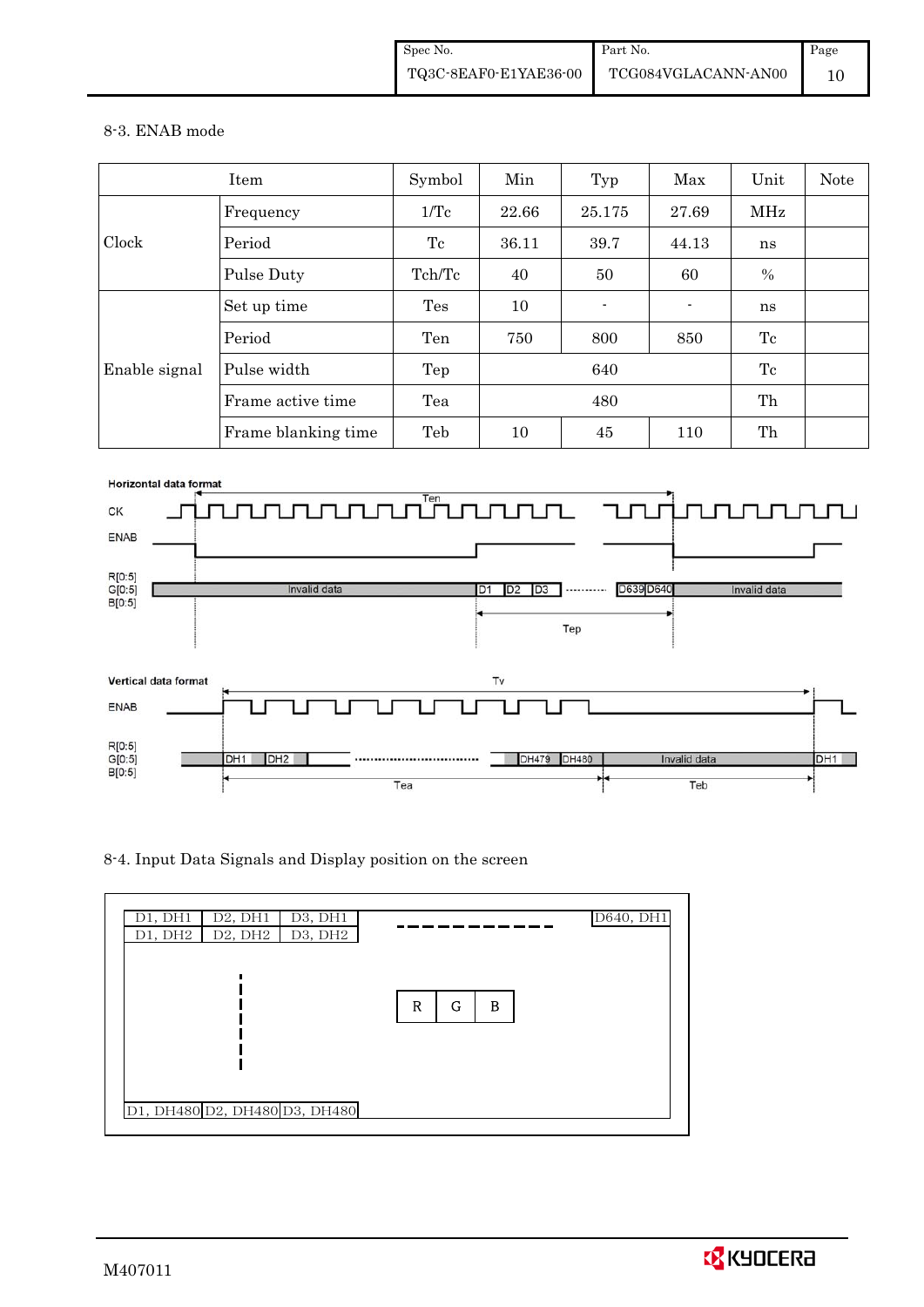Spec No. TQ3C-8EAF0-E1YAE36-00 Part No. TCG084VGLACANN-AN00 Page 11

#### 9. Backlight characteristics

| Item                |         | Symbol | Min.                     | Typ.   | Max.                     | Unit | Note                     |
|---------------------|---------|--------|--------------------------|--------|--------------------------|------|--------------------------|
| Forward current     | 1)      | IF     | $\blacksquare$           | 60     | ٠                        | mA   | Ta=-20<br>$70^{\circ}$ C |
|                     |         |        |                          | 22.3   | 25.8                     | V    | IF=60mA, Ta= $-20$       |
| Forward voltage     | 1)      | VF     | $\overline{\phantom{0}}$ | 21.2   | 24.7                     | V    | IF=60mA, Ta= $25$        |
|                     |         |        |                          | 20.2   | 23.7                     | V    | IF=60mA, Ta=70           |
| Operating life time | (2), 3) | T      | $\overline{\phantom{0}}$ | 50,000 | $\overline{\phantom{a}}$ | h    | IF=60mA, Ta= $25$        |

1) For each "AN-CA"

2) When brightness decrease 50% of minimum brightness. The average life of a LED will decrease when the LCD is operating at higher temperatures.

- 3) Life time is estimated data.(Condition : IF=60mA, Ta=25 in chamber).
- 4) An input current below 15mA may reduce the brightness uniformity of the LED backlight. This is because the amount of light from each LED chip is different. Therefore, please evaluate carefully before finalizing the input current.

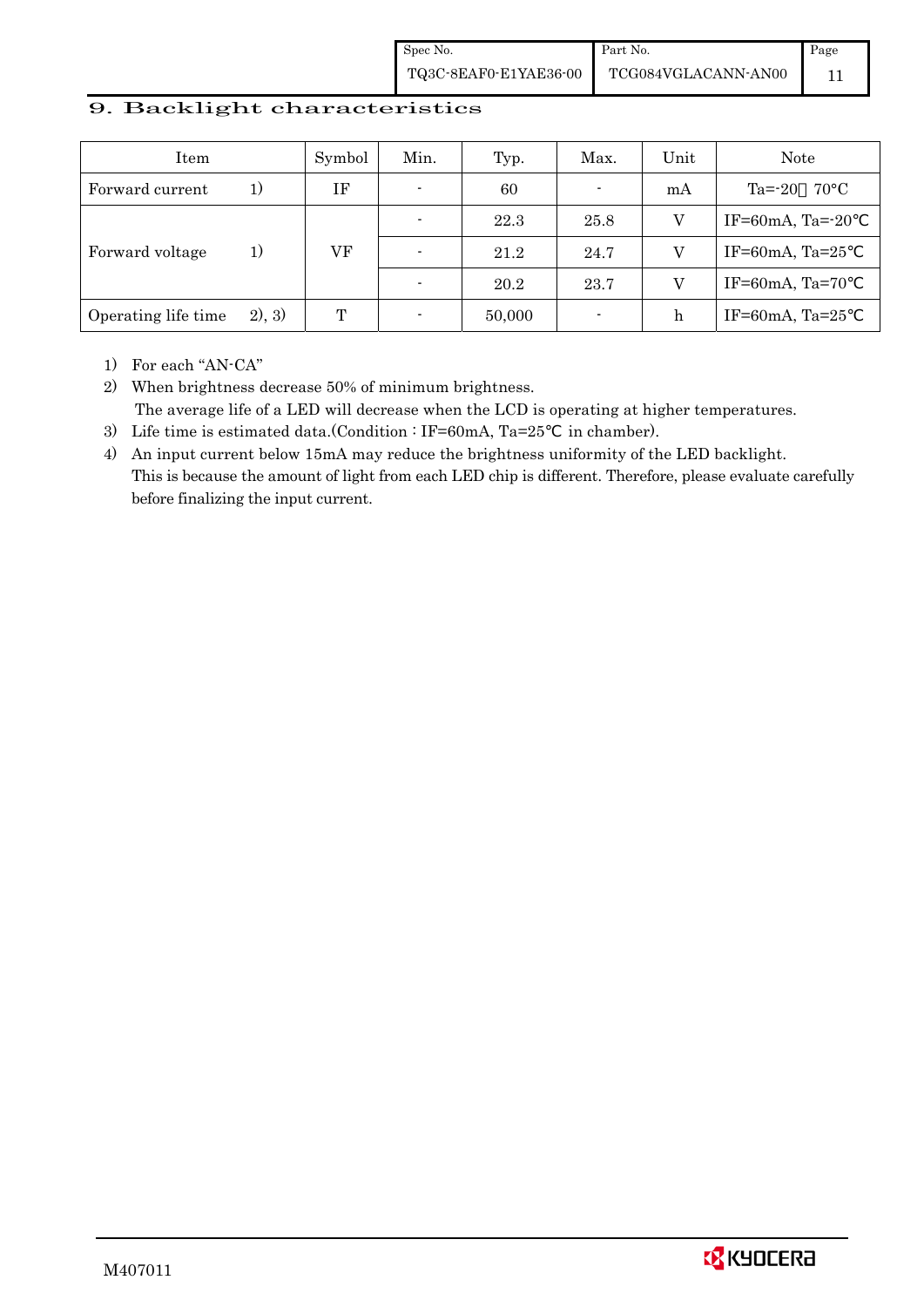#### 10. Lot number identification

The lot number shall be indicated on the back of the backlight case of each LCD.

TCG084VGLACANN-AN00 - □□ - □□ - □ MADE IN □□□□□ ↓ ↓ ↓ ↓ ↓  $12 \quad 3 \quad 4$  5

- No1. No5. above indicate
	- 1. Year code
		- 2. Month code
		- 3. Date
		- 4. Version Number
		- 5. Country of origin (Japan or China)

| Year       | 2013 | 2014 | 2015 | 2016 | 2017 | 2018 |
|------------|------|------|------|------|------|------|
| $\rm Code$ |      |      |      |      |      |      |

| Month | Jan. | Feb. | Mar. | Apr. | May | Jun. |
|-------|------|------|------|------|-----|------|
| Code  |      |      |      |      |     |      |

| Month      | Jul. | Aug. | Sep. | Oct. | Nov. | $\operatorname{Dec.}$ |
|------------|------|------|------|------|------|-----------------------|
| $\rm Code$ |      |      |      | ∡⊾   |      |                       |

#### 11. Warranty

#### 11-1. Incoming inspection

Please inspect the LCD within one month after your receipt.

#### 11-2. Production warranty

 Kyocera warrants its LCD's for a period of 12 months from the ship date. Kyocera shall, by mutual agreement, replace or re-work defective LCD's that are shown to be Kyocera's responsibility.

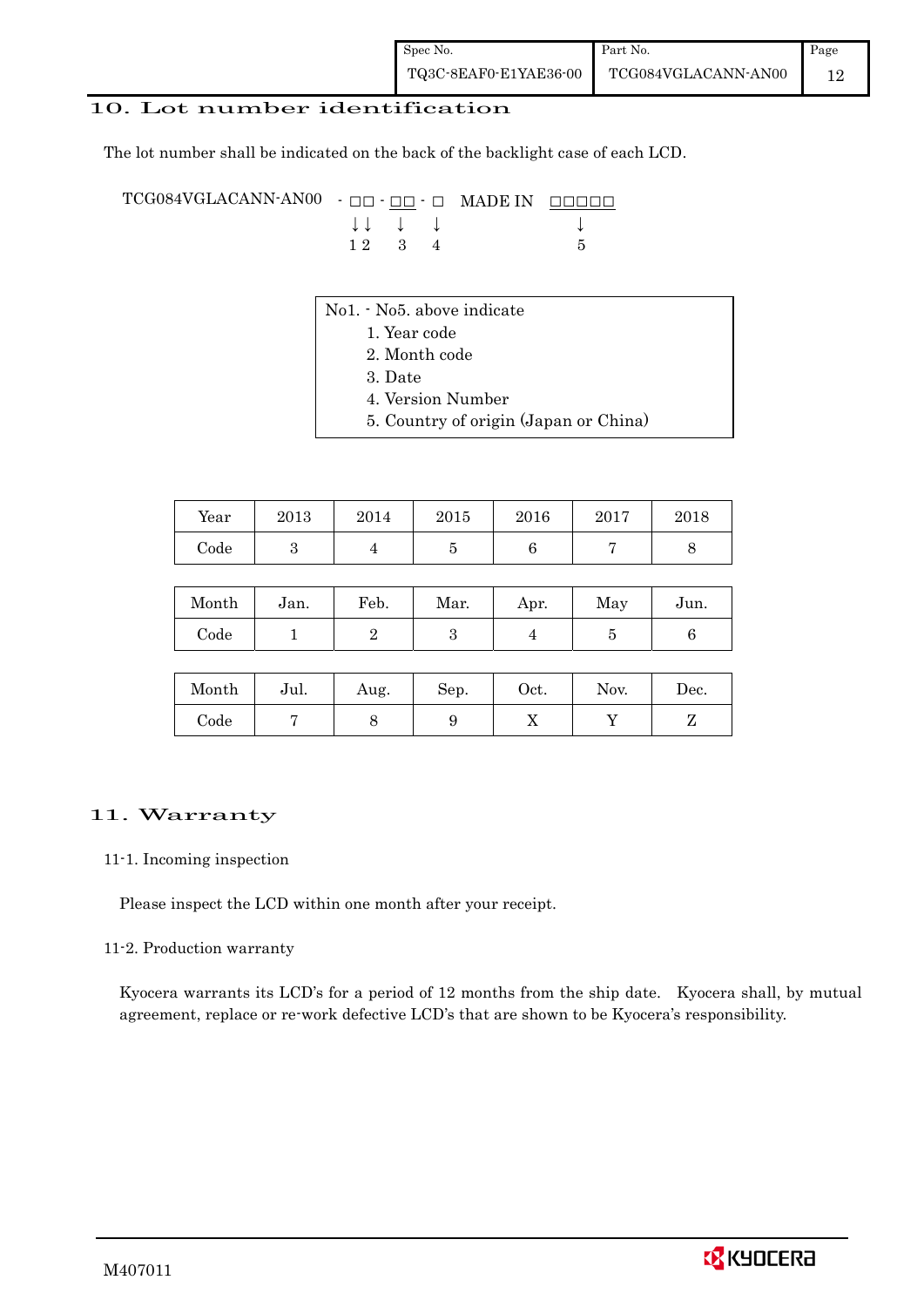#### 12. Precautions for use

- 12-1. Installation of the LCD
- 1) Please ground either of the mounting (screw) holes located at each corner of an LCD, in order to stabilize brightness and display quality.
- 2) A transparent protection plate shall be added to protect the LCD and its polarizer
- 3) The LCD shall be installed so that there is no pressure on the LSI chips.
- 4) The LCD shall be installed flat, without twisting or bending.

12-2. Static electricity

- 1) Since CMOS ICs are mounted directly onto the LCD glass, protection from static electricity is required.
- 2) Workers should use body grounding. Operator should wear ground straps.

12-3. LCD operation

1) The LCD shall be operated within the limits specified. Operation at values outside of these limits may shorten life, and/or harm display images.

12-4. Storage

- 1) The LCD shall be stored within the temperature and humidity limits specified. Store in a dark area, and protect the LCD from direct sunlight or fluorescent light.
- 2) Always store the LCD so that it is free from external pressure onto it.

12-5. Usage

- 1) DO NOT store in a high humidity environment for extended periods. Polarizer degradation bubbles, and/or peeling off of the polarizer may result.
- 2) The front polarizer is easily scratched or damaged. Prevent touching it with any hard material, and from being pushed or rubbed.
- 3) The LCD screen may be cleaned by wiping the screen surface with a soft cloth or cotton pad using a little Ethanol.
- 4) Water may cause damage or discoloration of the polarizer. Clean condensation or moisture from any source immediately.
- 5) Always keep the LCD free from condensation during testing. Condensation may permanently spot or stain the polarizer.
- 6) Do not disassemble LCD because it will result in damage.
- 7) This Kyocera LCD has been specifically designed for use in general electronic devices, but not for use in a special environment such as usage in an active gas. Hence, when the LCD is supposed to be used in a special environment, evaluate the LCD thoroughly beforehand and do not expose the LCD to chemicals such as an active gas.
- 8) Please do not use solid-base image pattern for long hours because a temporary afterimage may appear. We recommend using screen saver etc. in cases where a solid-base image pattern must be used.
- 9) Liquid crystal may leak when the LCD is broken. Be careful not to let the fluid go into your eyes and mouth. In the case the fluid touches your body; rinse it off right away with water and soap.

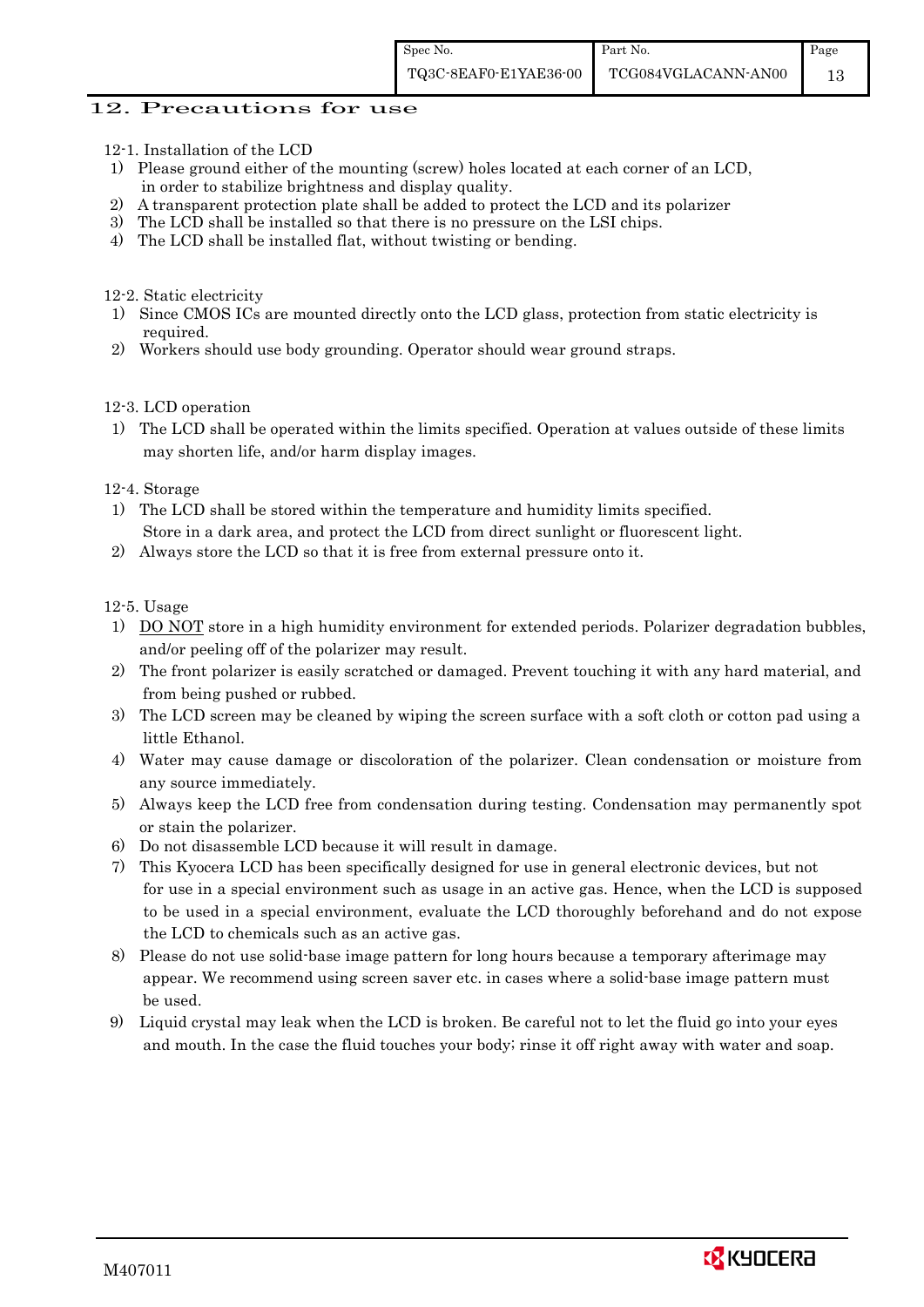## 13. Reliability test data

| Test item                            | Test condition                                                                                        | Test time |                                                            | Judgement                                                                  |
|--------------------------------------|-------------------------------------------------------------------------------------------------------|-----------|------------------------------------------------------------|----------------------------------------------------------------------------|
| High temp.<br>atmosphere             | $80^{\circ}$ C                                                                                        | 240h      | Display function<br>Display quality<br>Current consumption | $\therefore$ No defect<br>$\therefore$ No defect<br>$\therefore$ No defect |
| Low temp.<br>atmosphere              | $-30$ °C                                                                                              | 240h      | Display function<br>Display quality<br>Current consumption | $\therefore$ No defect<br>: No defect<br>$\therefore$ No defect            |
| High temp.<br>humidity<br>atmosphere | $40^{\circ}$ C 90% RH                                                                                 | 240h      | Display function<br>Display quality<br>Current consumption | : No defect<br>$\therefore$ No defect<br>$\therefore$ No defect            |
| Temp. cycle                          | $-30^{\circ}$ C<br>0.5 <sub>h</sub><br>0.5 <sub>h</sub><br>R.T.<br>$80^{\circ}$ C<br>0.5 <sub>h</sub> | 10cycles  | Display function<br>Display quality<br>Current consumption | $\therefore$ No defect<br>$\therefore$ No defect<br>$\therefore$ No defect |
| High temp.<br>operation              | $70^{\circ}$ C                                                                                        | 500h      | Display function<br>Display quality<br>Current consumption | : No defect<br>$\therefore$ No defect<br>$\therefore$ No defect            |

1) Each test item uses a test LCD only once. The tested LCD is not used in any other tests.

2) The LCD is tested in circumstances in which there is no condensation.

3) The reliability test is not an out-going inspection.

4) The result of the reliability test is for your reference purpose only. The reliability test is conducted only to examine the LCD's capability.

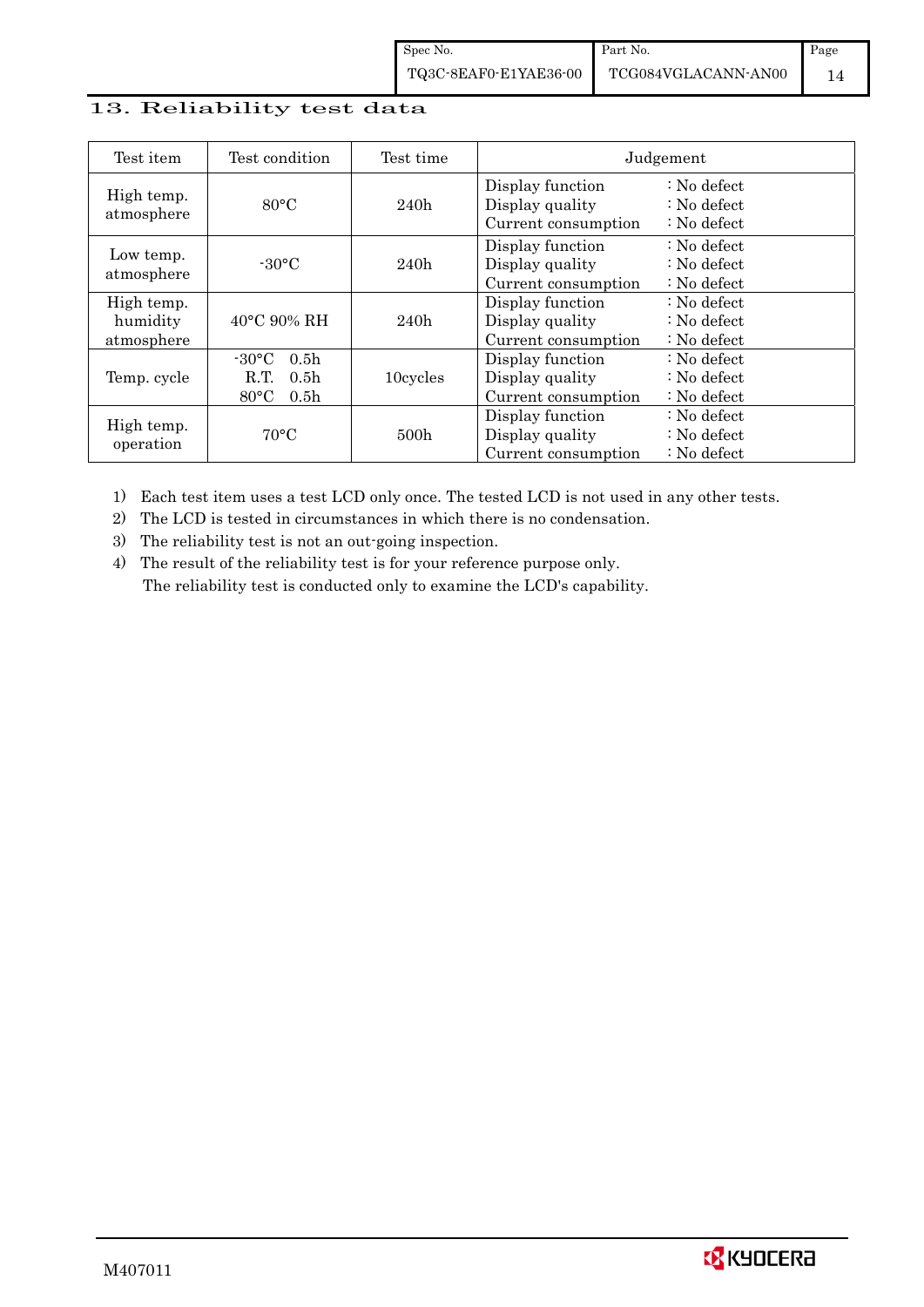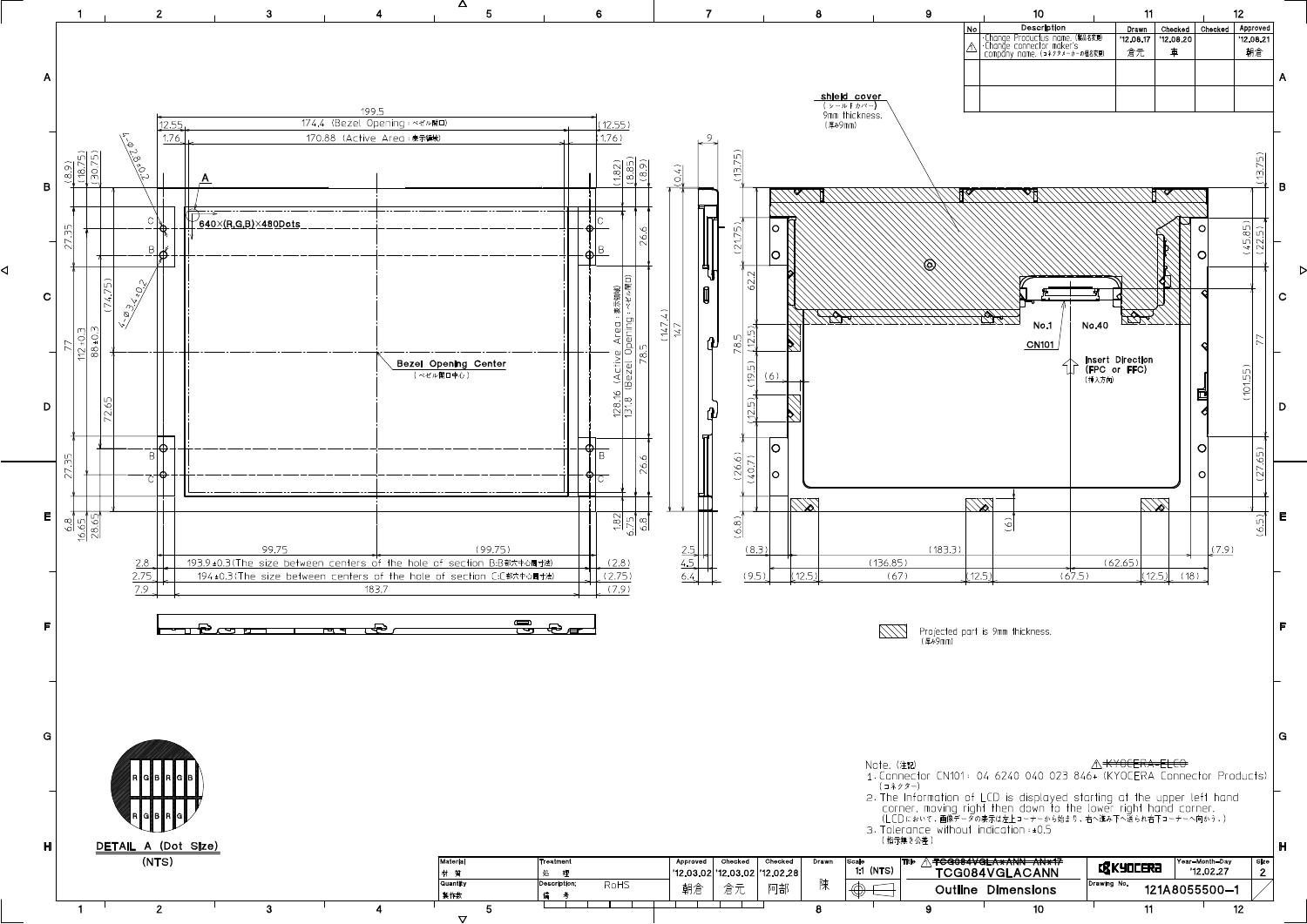| Spec No. | TQ3C-8EAF0-E2YAE36-00 |
|----------|-----------------------|
| Date     | March 16, 2013        |

## KYOCERA INSPECTION STANDARD

## TYPE : TCG084VGLACANN-AN00

### KYOCERA CORPORATION LCD DIVISION

| Original       |          | Designed by $:$ Engineering dept. | Confirmed by $:QA$ dept. |         |          |
|----------------|----------|-----------------------------------|--------------------------|---------|----------|
| Issue Date     | Prepared | Checked                           | Approved                 | Checked | Approved |
| March 16, 2013 | Na kao   | Homajaki                          | M.Fritani LHamans        |         |          |

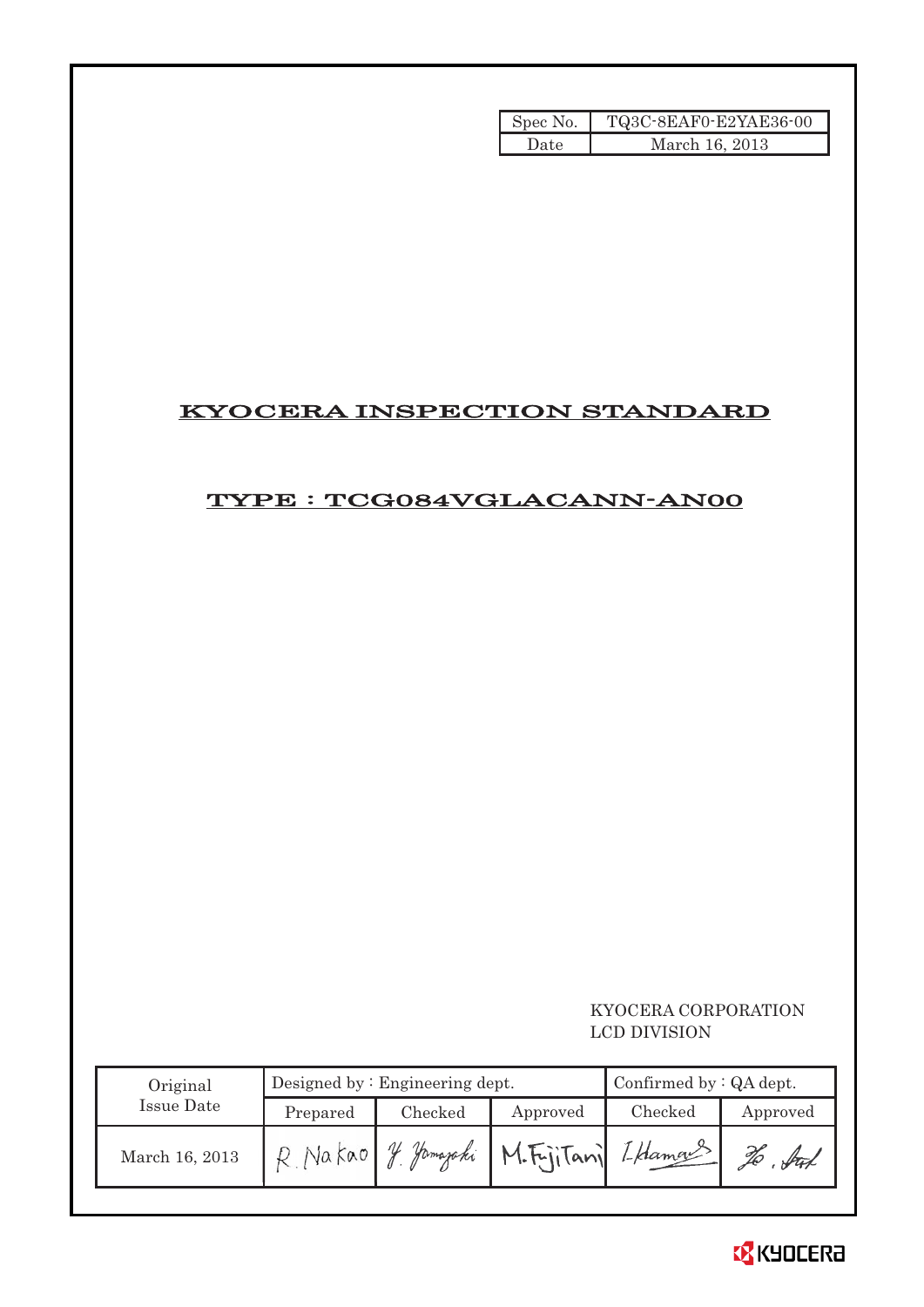| Spec No.              | Part No.            |
|-----------------------|---------------------|
| TQ3C-8EAF0-E2YAE36-00 | TCG084VGLACANN-AN00 |

Page -

| Revision record |             |          |                                                                   |               |              |                 |                        |  |
|-----------------|-------------|----------|-------------------------------------------------------------------|---------------|--------------|-----------------|------------------------|--|
|                 |             |          | Designed by : Engineering dept.<br>Confirmed by $\colon$ QA dept. |               |              |                 |                        |  |
|                 | $\rm{Date}$ | Prepared |                                                                   | $\rm Checked$ | Approved     | ${\it Checked}$ | ${\Large\bf Approved}$ |  |
|                 |             |          |                                                                   |               |              |                 |                        |  |
|                 |             |          |                                                                   |               |              |                 |                        |  |
| Rev.No.         | $\rm{Date}$ | Page     |                                                                   |               | Descriptions |                 |                        |  |
|                 |             |          |                                                                   |               |              |                 |                        |  |
|                 |             |          |                                                                   |               |              |                 |                        |  |
|                 |             |          |                                                                   |               |              |                 |                        |  |
|                 |             |          |                                                                   |               |              |                 |                        |  |
|                 |             |          |                                                                   |               |              |                 |                        |  |
|                 |             |          |                                                                   |               |              |                 |                        |  |
|                 |             |          |                                                                   |               |              |                 |                        |  |
|                 |             |          |                                                                   |               |              |                 |                        |  |
|                 |             |          |                                                                   |               |              |                 |                        |  |
|                 |             |          |                                                                   |               |              |                 |                        |  |
|                 |             |          |                                                                   |               |              |                 |                        |  |
|                 |             |          |                                                                   |               |              |                 |                        |  |
|                 |             |          |                                                                   |               |              |                 |                        |  |
|                 |             |          |                                                                   |               |              |                 |                        |  |
|                 |             |          |                                                                   |               |              |                 |                        |  |
|                 |             |          |                                                                   |               |              |                 |                        |  |
|                 |             |          |                                                                   |               |              |                 |                        |  |
|                 |             |          |                                                                   |               |              |                 |                        |  |
|                 |             |          |                                                                   |               |              |                 |                        |  |
|                 |             |          |                                                                   |               |              |                 |                        |  |
|                 |             |          |                                                                   |               |              |                 |                        |  |
|                 |             |          |                                                                   |               |              |                 |                        |  |
|                 |             |          |                                                                   |               |              |                 |                        |  |
|                 |             |          |                                                                   |               |              |                 |                        |  |
|                 |             |          |                                                                   |               |              |                 |                        |  |
|                 |             |          |                                                                   |               |              |                 |                        |  |
|                 |             |          |                                                                   |               |              |                 |                        |  |
|                 |             |          |                                                                   |               |              |                 |                        |  |
|                 |             |          |                                                                   |               |              |                 |                        |  |
|                 |             |          |                                                                   |               |              |                 |                        |  |
|                 |             |          |                                                                   |               |              |                 |                        |  |
|                 |             |          |                                                                   |               |              |                 |                        |  |
|                 |             |          |                                                                   |               |              |                 |                        |  |
|                 |             |          |                                                                   |               |              |                 |                        |  |
|                 |             |          |                                                                   |               |              |                 |                        |  |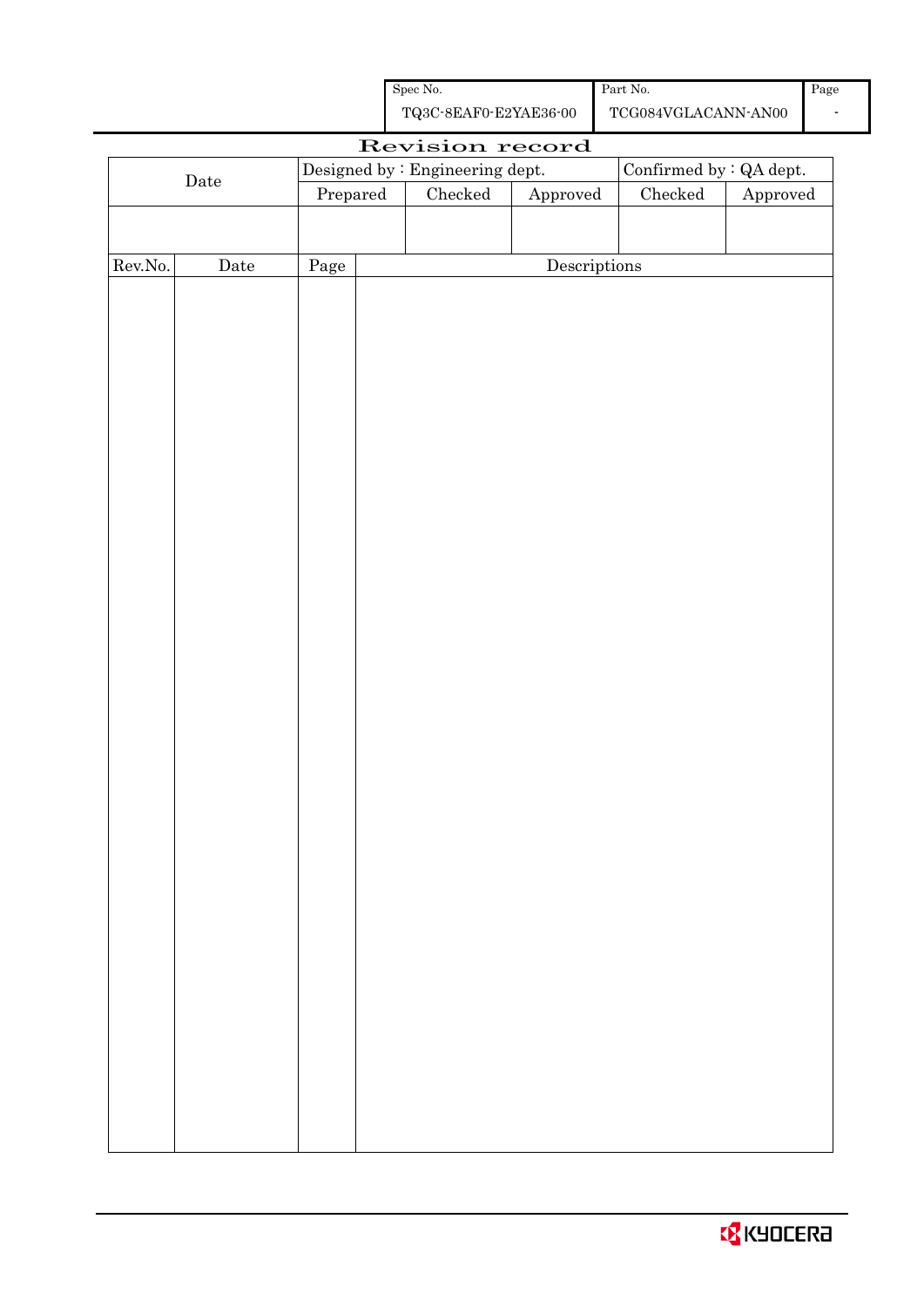## Page 1

## Visuals specification

| 1) Note |  |
|---------|--|
|---------|--|

|                 | Note           |                                                                                                                                                                     |                                                                                                              |  |  |  |  |  |  |
|-----------------|----------------|---------------------------------------------------------------------------------------------------------------------------------------------------------------------|--------------------------------------------------------------------------------------------------------------|--|--|--|--|--|--|
| General         | 1.<br>consent. | Customer identified anomalies not defined within this inspection standard shall be<br>reviewed by Kyocera, and an additional standard shall be determined by mutual |                                                                                                              |  |  |  |  |  |  |
|                 | 2.             | This inspection standard about the image quality shall be applied to any defect within<br>the active area and shall not be applicable to outside of the area.       |                                                                                                              |  |  |  |  |  |  |
|                 |                | Inspection conditions                                                                                                                                               |                                                                                                              |  |  |  |  |  |  |
|                 | 3.             |                                                                                                                                                                     |                                                                                                              |  |  |  |  |  |  |
|                 | Luminance      | : 500 Lux min.                                                                                                                                                      |                                                                                                              |  |  |  |  |  |  |
|                 |                | Inspection distance                                                                                                                                                 | $\div$ 300 mm.                                                                                               |  |  |  |  |  |  |
|                 | Temperature    |                                                                                                                                                                     | $: 25 + 5$                                                                                                   |  |  |  |  |  |  |
|                 | Direction      |                                                                                                                                                                     | : Directly above                                                                                             |  |  |  |  |  |  |
| Definition of   | Dot defect     | Bright dot defect                                                                                                                                                   | The dot is constantly "on" when power applied to the                                                         |  |  |  |  |  |  |
| inspection item |                |                                                                                                                                                                     | LCD, even when all "Black" data sent to the screen.                                                          |  |  |  |  |  |  |
|                 |                |                                                                                                                                                                     | Inspection tool: 5% Transparency neutral density filter.                                                     |  |  |  |  |  |  |
|                 |                |                                                                                                                                                                     | Count dot: If the dot is visible through the filter.                                                         |  |  |  |  |  |  |
|                 |                |                                                                                                                                                                     | Don't count dot: If the dot is not visible through the                                                       |  |  |  |  |  |  |
|                 |                |                                                                                                                                                                     | filter.<br>GBRGBRG<br>RGBR<br>GIBI<br>R<br>dot defect<br>RGBRGBR<br>G B                                      |  |  |  |  |  |  |
|                 |                | Black dot defect                                                                                                                                                    | The dot is constantly "off" when power applied to the<br>LCD, even when all "White" data sent to the screen. |  |  |  |  |  |  |
|                 |                | Adjacent dot                                                                                                                                                        | Adjacent dot defect is defined as two or more bright dot                                                     |  |  |  |  |  |  |
|                 |                |                                                                                                                                                                     | defects or black dot defects.                                                                                |  |  |  |  |  |  |
|                 |                |                                                                                                                                                                     | RGBRGBR<br>$RGBRGBRGB$<br>dot defect<br><b>BR</b><br>G<br>G<br>R<br>B<br>R<br>G                              |  |  |  |  |  |  |
|                 | External       | Bubble, Scratch,                                                                                                                                                    | Visible operating (all pixels "Black" or "White") and non                                                    |  |  |  |  |  |  |
|                 | inspection     | Foreign particle                                                                                                                                                    | operating.                                                                                                   |  |  |  |  |  |  |
|                 |                | (Polarizer, Cell,                                                                                                                                                   |                                                                                                              |  |  |  |  |  |  |
|                 |                | Backlight)                                                                                                                                                          |                                                                                                              |  |  |  |  |  |  |
|                 |                | Appearance                                                                                                                                                          | Does not satisfy the value at the spec.                                                                      |  |  |  |  |  |  |
|                 |                | inspection                                                                                                                                                          |                                                                                                              |  |  |  |  |  |  |
|                 | Definition     | Definition of circle size                                                                                                                                           | Definition of linear size                                                                                    |  |  |  |  |  |  |
|                 | of size        |                                                                                                                                                                     | )/2                                                                                                          |  |  |  |  |  |  |